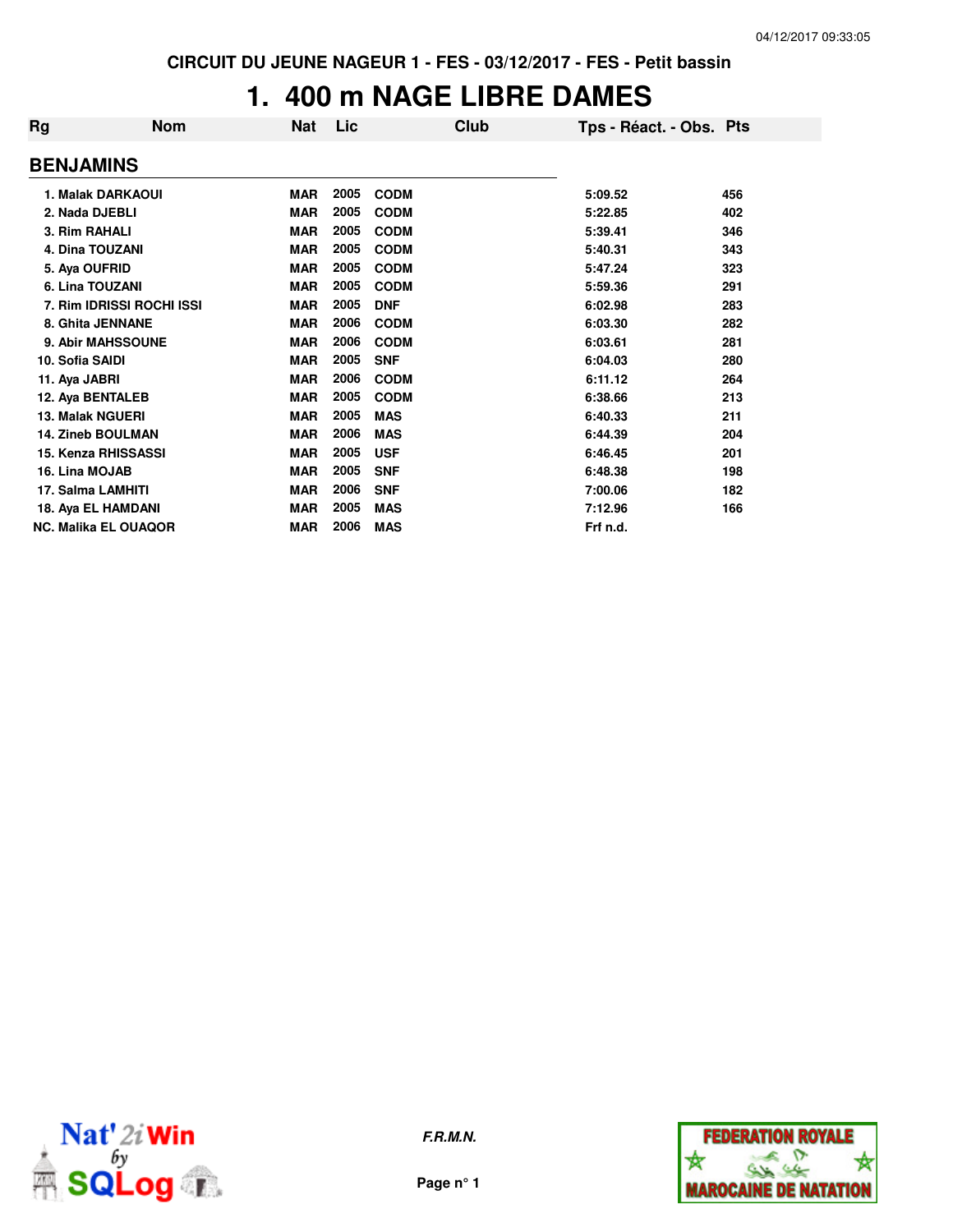### **2. 100 m NAGE LIBRE MESSIEURS**

| Rg                            | <b>Nom</b>                      | <b>Nat</b> | Lic  |               | Club | Tps - Réact. - Obs. Pts |     |
|-------------------------------|---------------------------------|------------|------|---------------|------|-------------------------|-----|
| <b>BENJAMINS</b>              |                                 |            |      |               |      |                         |     |
| 1. Ismail DEQQAOUI            |                                 | <b>MAR</b> | 2005 | <b>USF</b>    |      | 1:04.59                 | 383 |
| 2. Youssef IDRISSI            |                                 | <b>MAR</b> | 2005 | <b>CODM</b>   |      | 1:07.14                 | 341 |
| 3. Souhaib EL MOUSSAMI        |                                 | <b>MAR</b> | 2006 | <b>CODM</b>   |      | 1:07.70                 | 332 |
| 4. Ziyad TIJARI               |                                 | <b>MAR</b> | 2006 | <b>CODM</b>   |      | 1:09.63                 | 305 |
| 5. Othmane ZITOUNI            |                                 | <b>MAR</b> | 2005 | <b>CODM</b>   |      | 1:09.76                 | 304 |
| 6. Taha CHTATI                |                                 | <b>MAR</b> | 2005 | <b>CODM</b>   |      | 1:10.85                 | 290 |
| 7. Ali SAADOUN                |                                 | <b>MAR</b> | 2005 | <b>CODM</b>   |      | 1:11.21                 | 285 |
| 8. Ali ESSARSARE              |                                 | <b>MAR</b> | 2005 | <b>CODM</b>   |      | 1:11.41                 | 283 |
| 9. Khalil ELMOUNE             |                                 | <b>MAR</b> | 2005 | <b>CODM</b>   |      | 1:11.45                 | 283 |
| 10. Amine RACHEK              |                                 | <b>MAR</b> | 2006 | <b>CODM</b>   |      | 1:12.19                 | 274 |
| 11. Yassine SBAITI            |                                 | <b>MAR</b> | 2005 | <b>CODM</b>   |      | 1:12.27                 | 273 |
| 12. Abdellah HANINI           |                                 | <b>MAR</b> | 2006 | <b>CODM</b>   |      | 1:12.80                 | 267 |
| 13. Saad YASSIRI              |                                 | <b>MAR</b> | 2005 | <b>USF</b>    |      | 1:12.81                 | 267 |
| <b>14. Nouh ZAROUKI</b>       |                                 | <b>MAR</b> | 2005 | <b>UNO</b>    |      | 1:12.92                 | 266 |
| <b>15. Hatim CHEHIBA</b>      |                                 | <b>MAR</b> | 2005 | <b>CODM</b>   |      | 1:12.98                 | 265 |
| 16. Abdelkabir ENNAJM         |                                 | <b>MAR</b> | 2006 | <b>CODM</b>   |      | 1:13.20                 | 263 |
|                               | 17. Mohammed Tayeb GHALLAB      | <b>MAR</b> | 2006 | <b>SNF</b>    |      | 1:13.70                 | 257 |
| 18. Adam LAMHITI              |                                 | <b>MAR</b> | 2006 | <b>SNF</b>    |      | 1:15.45                 | 240 |
| <b>19. Ziad MAHRACH</b>       |                                 | <b>MAR</b> | 2006 | <b>USF</b>    |      | 1:17.07                 | 225 |
| 20. Badr DEQQAOUI             |                                 | <b>MAR</b> | 2005 | <b>USF</b>    |      | 1:17.32                 | 223 |
| <b>21. Ali BENCHEKROUN</b>    |                                 | <b>MAR</b> | 2006 | <b>USF</b>    |      | 1:17.38                 | 222 |
| 22. Ahmed BENNANI             |                                 | <b>MAR</b> | 2006 | <b>CODM</b>   |      | 1:18.69                 | 211 |
| 23. Omar HIDAF                |                                 | <b>MAR</b> | 2006 | <b>CODM</b>   |      | 1:19.53                 | 205 |
| 24. Hamza AINOUSS             |                                 | <b>MAR</b> | 2006 | <b>CODM</b>   |      | 1:20.10                 | 200 |
| 25. Rayane AMALI              |                                 | <b>MAR</b> | 2006 | <b>CODM</b>   |      | 1:20.59                 | 197 |
| 26. Taha HAMMANI              |                                 | <b>MAR</b> | 2005 | <b>USF</b>    |      | 1:20.70                 | 196 |
| 27. Karim BOUGHALEB           |                                 | <b>MAR</b> | 2006 | <b>SNF</b>    |      | 1:21.63                 | 189 |
|                               | 28. Mohamed Salah Eddine RAHHOU | <b>MAR</b> | 2005 | <b>UNO</b>    |      | 1:22.00                 | 187 |
|                               | 29. Abdessalam BEN KALTOUM      | <b>MAR</b> | 2005 | <b>USF</b>    |      | 1:22.94                 | 180 |
| 30. Salaheddine KOJMANE       |                                 | <b>MAR</b> | 2006 | <b>CODM</b>   |      | 1:23.01                 | 180 |
|                               | 31. Adam Othmane HAMDAOUI       | <b>MAR</b> | 2006 | <b>MCO</b>    |      | 1:23.03                 | 180 |
| 32. Marwane EL HAOUAT         |                                 | <b>MAR</b> | 2006 | <b>SNF</b>    |      | 1:23.95                 | 174 |
| 33. Mohammed MANSOURI         |                                 | <b>MAR</b> | 2006 | <b>SNF</b>    |      | 1:24.81                 | 169 |
| 34. Ayoub LAMHITI             |                                 | <b>MAR</b> | 2006 | <b>SNF</b>    |      | 1:25.47                 | 165 |
| 35. Ayoub CHIHAB              |                                 | <b>MAR</b> | 2005 | <b>MCO</b>    |      | 1:26.90                 | 157 |
| 36. Yassine RAMDANI           |                                 | <b>MAR</b> | 2005 | <b>MCO</b>    |      | 1:27.09                 | 156 |
| 37. Adam ARFAQ                |                                 | <b>MAR</b> | 2006 | <b>MAS</b>    |      | 1:27.93                 | 151 |
| 38. Abdelali RAMDANI          |                                 | <b>MAR</b> | 2006 | <b>MCO</b>    |      | 1:28.16                 | 150 |
|                               | 39. Mohamed Rayhane BENNANI     | <b>MAR</b> | 2005 | <b>DNF</b>    |      | 1:28.31                 | 149 |
| 40. Nasrallah BELHADRI        |                                 | <b>MAR</b> | 2006 | <b>UNO</b>    |      | 1:30.38                 | 139 |
| 41. Adham Salah CHERRAK       |                                 | <b>MAR</b> | 2005 | <b>MCO</b>    |      | 1:31.55                 | 134 |
| 42. Othmane IRZI              |                                 | <b>MAR</b> | 2005 | <b>SNF</b>    |      | 1:32.77                 | 129 |
| 43. Ahmed Khalil RBII         |                                 | <b>MAR</b> | 2006 | <b>USF</b>    |      | 1:34.38                 | 122 |
| 44. Zakarya RADI              |                                 | <b>MAR</b> | 2006 | <b>DNF</b>    |      | 1:34.80                 | 121 |
|                               | 45. Mohammed Borhane DZIRI      | <b>MAR</b> | 2005 | <b>MCO EN</b> |      | 1:35.07                 | 120 |
|                               | 46. Mohamed Amine GUETTAB       | <b>MAR</b> | 2006 | <b>SNF</b>    |      | 1:36.44                 | 115 |
| 47. Mahmoud FILALI            |                                 | <b>MAR</b> | 2006 | <b>USF</b>    |      | 1:36.90                 | 113 |
| <b>48. Yassine BENJELLOUN</b> |                                 | <b>MAR</b> | 2006 | <b>USF</b>    |      | 1:37.16                 | 112 |
| <b>49. Amine BENMANSOUR</b>   |                                 | <b>MAR</b> | 2006 | <b>DNF</b>    |      | 1:37.84                 | 110 |
| 50. Salah Eddine MOUJAHED     |                                 | <b>MAR</b> | 2005 | <b>SNF</b>    |      | 1:37.99                 | 109 |



**Page n° 2**

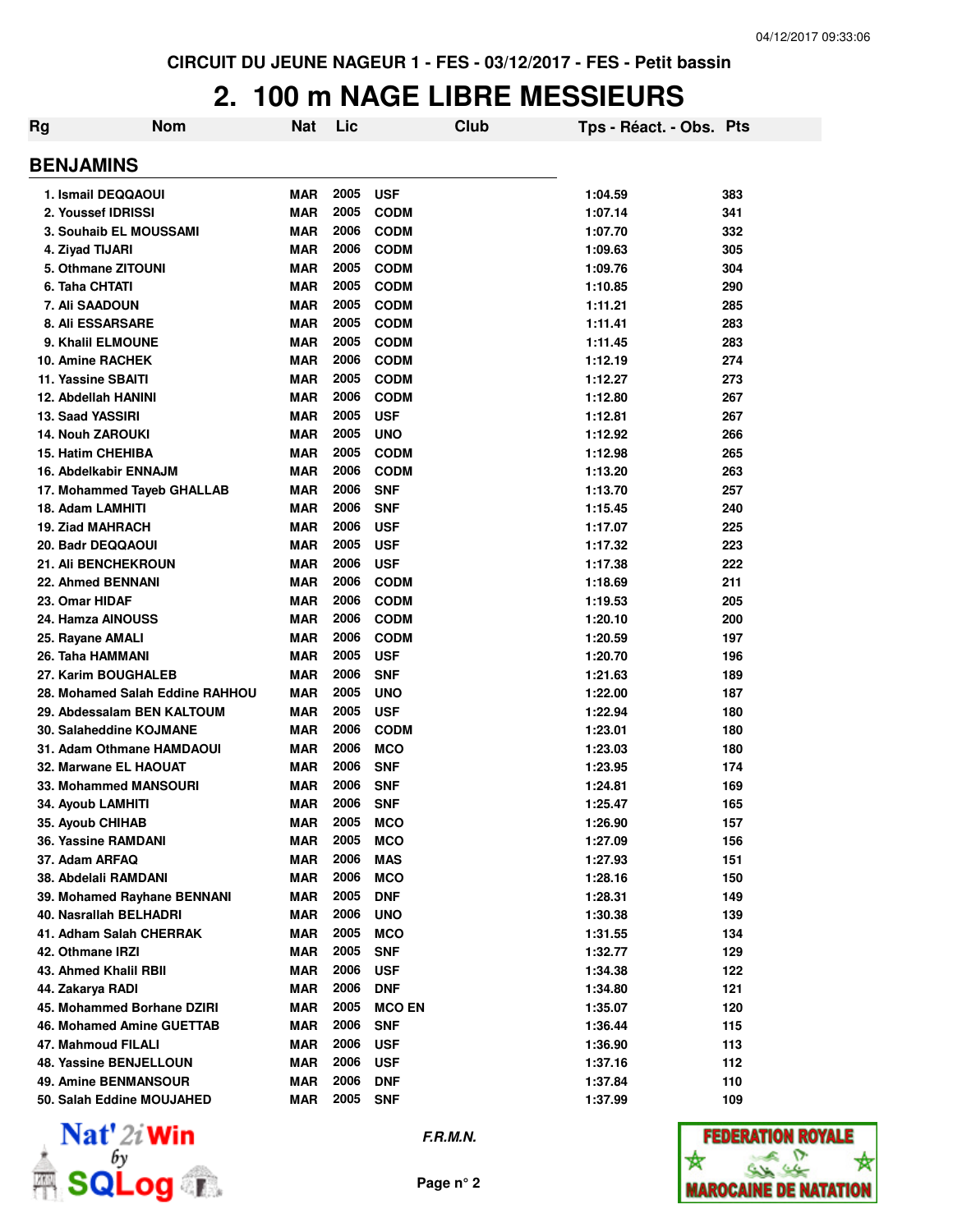### **2. 100 m NAGE LIBRE MESSIEURS**

| Rg                       | <b>Nom</b>                     | <b>Nat</b> | Lic  | Club          | Tps - Réact. - Obs. Pts |     |
|--------------------------|--------------------------------|------------|------|---------------|-------------------------|-----|
| <b>BENJAMINS</b>         |                                |            |      |               |                         |     |
|                          | 51. Walid LAMJOUN              | <b>MAR</b> | 2005 | <b>MCO</b>    | 1:38.20                 | 109 |
| 52. Bilal SAIDI          |                                | <b>MAR</b> | 2005 | <b>DNF</b>    | 1:40.55                 | 101 |
| 53. Ghali DAIRI          |                                | <b>MAR</b> | 2005 | <b>MAS</b>    | 1:42.63                 | 95  |
| 54. Sami BEKKALI         |                                | <b>MAR</b> | 2005 | <b>MAS</b>    | 1:43.27                 | 93  |
|                          | 55. Mohamed Alae BEN HAMOU     | <b>MAR</b> | 2006 | A.C.N.T       | 1:45.31                 | 88  |
| 56. Fadi BECHARI         |                                | <b>MAR</b> | 2005 | A.C.N.T       | 1:45.44                 | 88  |
|                          | 57. Mohamed Ali LAZRAK         | <b>MAR</b> | 2006 | <b>ABN</b>    | 1:46.09                 | 86  |
| 58. Jad MACHICH          |                                | <b>MAR</b> | 2006 | <b>DNF</b>    | 1:48.00                 | 81  |
|                          | 59. Abdel Karim BEN MOUSSA     | <b>MAR</b> | 2006 | <b>SNF</b>    | 1:48.43                 | 80  |
|                          | 60. Nassrallah EL BAQALI       | <b>MAR</b> | 2006 | <b>USF</b>    | 1:52.59                 | 72  |
|                          | 61. Mehdi AMHARREF             | <b>MAR</b> | 2006 | <b>CAT</b>    | 1:55.36                 | 67  |
|                          | <b>NC. Ayoub RAHMANI</b>       | <b>MAR</b> | 2005 | <b>MCO EN</b> | Frf n.d.                |     |
|                          | <b>NC. Yahya OUENZAR</b>       | <b>MAR</b> | 2005 | <b>USF</b>    | Frf n.d.                |     |
| <b>NC. Youssef ZAKRI</b> |                                | <b>MAR</b> | 2006 | <b>USF</b>    | Frf n.d.                |     |
|                          | <b>NC. Mohammed BENJELLOUN</b> | <b>MAR</b> | 2005 | <b>MAS</b>    | <b>Abandon</b>          | 0   |
|                          | <b>NC. Aymane TLEMCANI</b>     | <b>MAR</b> | 2006 | <b>DNF</b>    | Dsg FD                  | 0   |



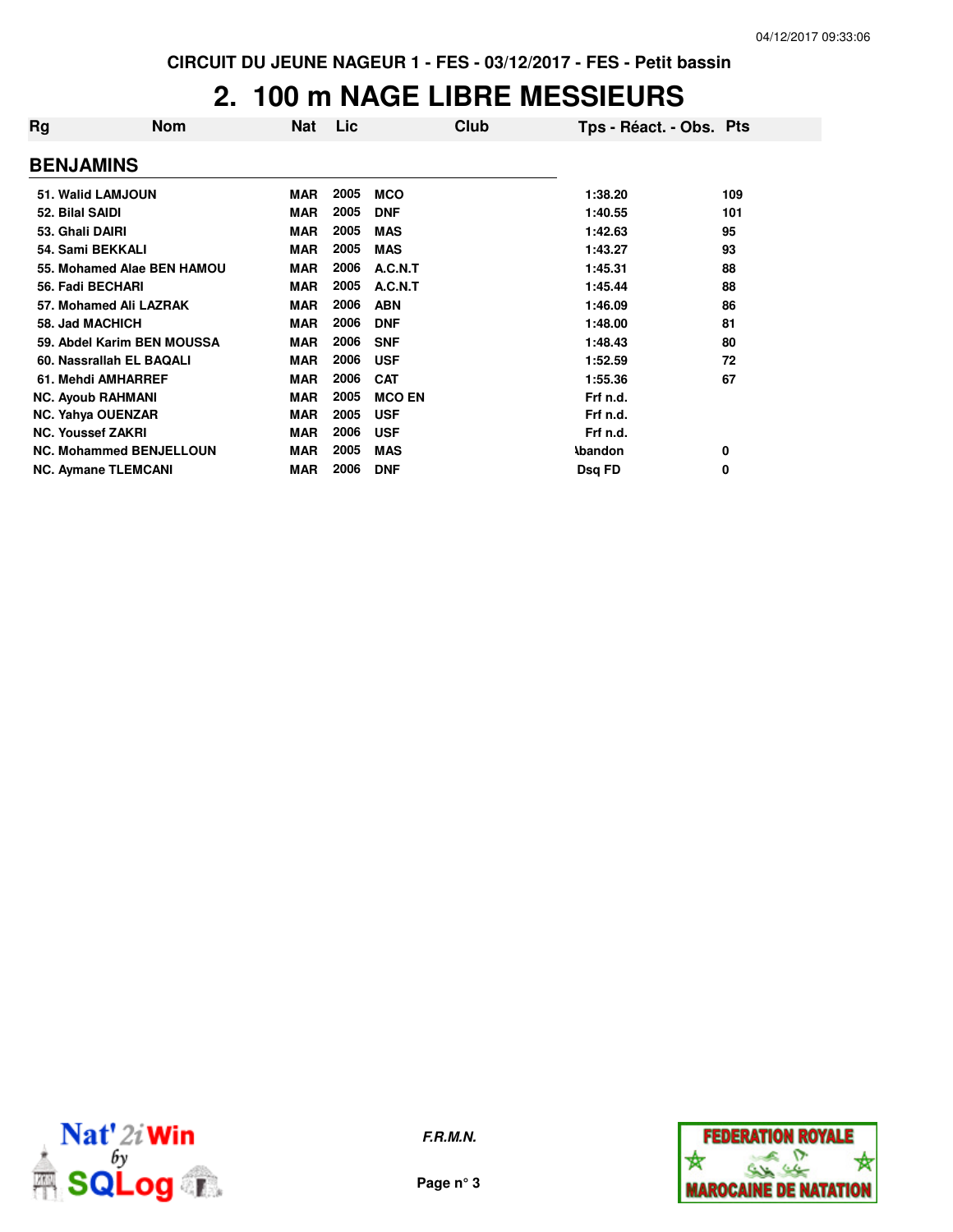### **3. 200 m NAGE LIBRE MESSIEURS**

| Rg | <b>Nom</b>                           | Nat        | Lic  | Club        | Tps - Réact. - Obs. Pts |     |
|----|--------------------------------------|------------|------|-------------|-------------------------|-----|
|    | <b>POUSSINS</b>                      |            |      |             |                         |     |
|    | <b>1. Nizar HAOUATI</b>              | <b>MAR</b> | 2007 | <b>USF</b>  | 2:47.75                 | 224 |
|    | 2. Rayane ADIANNA                    | <b>MAR</b> | 2007 | <b>SNF</b>  | 2:53.81                 | 202 |
|    | 3. Ahmed LAISSAOUI                   | <b>MAR</b> | 2007 | <b>CODM</b> | 2:59.10                 | 184 |
|    | 4. Hamza ESSARSARE                   | <b>MAR</b> | 2007 | <b>CODM</b> | 3:01.73                 | 176 |
|    | 5. Haytam BOUHACHEM                  | <b>MAR</b> | 2007 | <b>CODM</b> | 3:07.27                 | 161 |
|    | 6. Mohamed Rayane BOUASSAL           | <b>MAR</b> | 2007 | <b>CODM</b> | 3:12.44                 | 148 |
|    | 7. Zakariae ROUICHA                  | <b>MAR</b> | 2007 | <b>CODM</b> | 3:13.27                 | 147 |
|    | 8. Yahya FATEINE                     | <b>MAR</b> | 2007 | <b>SNF</b>  | 3:17.28                 | 138 |
|    | 9. Zakariae OUBAD                    | <b>MAR</b> | 2008 | <b>CODM</b> | 3:20.25                 | 132 |
|    | 10. Najib KHATTABI                   | <b>MAR</b> | 2007 | <b>SNF</b>  | 3:21.19                 | 130 |
|    | 11. Houssam KHAZZAN                  | <b>MAR</b> | 2007 | <b>CODM</b> | 3:22.41                 | 127 |
|    | <b>12. Mohaamed Zouhir MOUFADDAL</b> | <b>MAR</b> | 2008 | <b>UNO</b>  | 3:23.00                 | 126 |
|    | 13. Haitam LAAMIRI                   | <b>MAR</b> | 2008 | <b>CODM</b> | 3:25.13                 | 122 |
|    | <b>14. Mohamed Amine TOUITA</b>      | <b>MAR</b> | 2008 | <b>CODM</b> | 3:34.66                 | 107 |
|    | 15. Abderrahim MRHAILAF              | <b>MAR</b> | 2007 | <b>CODM</b> | 3:34.81                 | 107 |
|    | 16. Driss DRISSI                     | <b>MAR</b> | 2008 | <b>SNF</b>  | 3:35.64                 | 105 |
|    | 17. Ayman SMAHI                      | <b>MAR</b> | 2007 | <b>DNF</b>  | 3:36.08                 | 105 |
|    | 18. Yassine CHEKKORI                 | <b>MAR</b> | 2008 | <b>SNF</b>  | 4:01.19                 | 75  |
|    | 19. Chihab Eddine ANNAHEID           | <b>MAR</b> | 2008 | <b>DNF</b>  | 4:05.98                 | 71  |
|    | <b>NC. Ayman LEMRANI</b>             | <b>MAR</b> | 2008 | <b>CODM</b> | Frf n.d.                |     |
|    | <b>NC. Ayman LAMFEDEL</b>            | <b>MAR</b> | 2007 | <b>CODM</b> | <b>\bandon</b>          | 0   |
|    | <b>NC. Hicham AZIZ ALAOUI</b>        | <b>MAR</b> | 2008 | <b>CODM</b> | Dsq FD                  | 0   |



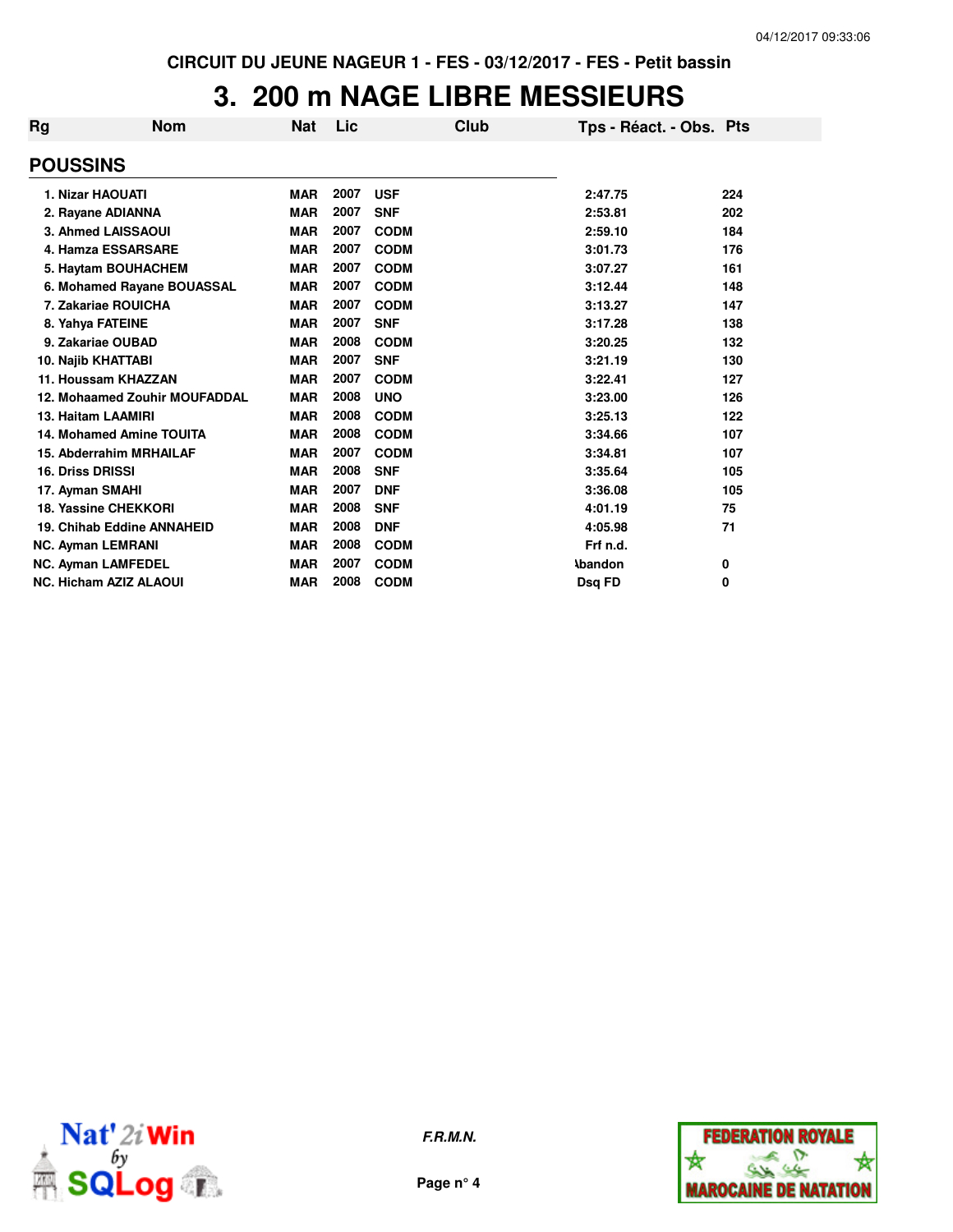### **4. 50 m NAGE LIBRE DAMES**

| Rg | <b>Nom</b>                    | Nat        | Lic  | Club        | Tps - Réact. - Obs. Pts |     |
|----|-------------------------------|------------|------|-------------|-------------------------|-----|
|    | <b>POUSSINS</b>               |            |      |             |                         |     |
|    | 1. Rania BROUSS               | MAR        | 2007 | <b>CODM</b> | 34.44                   | 327 |
|    | 2. Rhita EL BOURAKKADI        | <b>MAR</b> | 2007 | <b>SNF</b>  | 36.10                   | 284 |
|    | 3. Israe EL AMINE             | <b>MAR</b> | 2007 | <b>CODM</b> | 38.34                   | 237 |
|    | 4. Aya MERZOUK                | <b>MAR</b> | 2007 | MAS         | 38.91                   | 226 |
|    | 5. Aya TABET                  | <b>MAR</b> | 2007 | <b>MCO</b>  | 39.56                   | 215 |
|    | 6. Yasmine IDRISSI ROCHI ISSI | <b>MAR</b> | 2007 | <b>DNF</b>  | 40.26                   | 204 |
|    | 7. Lina TABERKANT             | <b>MAR</b> | 2008 | <b>SNF</b>  | 40.88                   | 195 |
|    | 8. Meryem ABOUTNI             | <b>MAR</b> | 2007 | <b>MCO</b>  | 41.66                   | 184 |
|    | 9. Rim NAMIRI                 | <b>MAR</b> | 2008 | <b>CODM</b> | 42.17                   | 178 |
|    | 10. Khadija GHAMEL            | <b>MAR</b> | 2007 | <b>SNF</b>  | 42.25                   | 177 |
|    | 11. Roa HAMMOUTI              | <b>MAR</b> | 2007 | <b>CAT</b>  | 43.66                   | 160 |
|    | 12. Romayssae BOUHEZZA        | <b>MAR</b> | 2007 | <b>SNF</b>  | 44.09                   | 155 |
|    | 13. Aya DAICHA                | <b>MAR</b> | 2008 | <b>CODM</b> | 44.41                   | 152 |
|    | <b>14. Houda ESSONNI</b>      | <b>MAR</b> | 2008 | <b>CODM</b> | 44.62                   | 150 |
|    | <b>15. Douae CHENOUNI</b>     | <b>MAR</b> | 2008 | <b>MAS</b>  | 45.16                   | 145 |
|    | 16. Ilham ALOUI               | <b>MAR</b> | 2008 | <b>USF</b>  | 45.36                   | 143 |
|    | 17. Salma NEQQAZ              | <b>MAR</b> | 2007 | <b>USF</b>  | 45.75                   | 139 |
|    | 18. Jannat ADLI               | <b>MAR</b> | 2007 | <b>MCO</b>  | 45.79                   | 139 |
|    | 19. Ouiame BOUAZZAOUI         | <b>MAR</b> | 2007 | <b>MCO</b>  | 46.02                   | 137 |
|    | 20. Hajar LAHLOU              | <b>MAR</b> | 2007 | <b>MAS</b>  | 46.06                   | 136 |
|    | 21. Romayssae TALBI           | <b>MAR</b> | 2008 | <b>CODM</b> | 46.18                   | 135 |
|    | 22. Ikrame NABIL              | <b>MAR</b> | 2007 | <b>SNF</b>  | 46.56                   | 132 |
|    | 23. Maryam ELHAOUAT           | <b>MAR</b> | 2008 | <b>SNF</b>  | 46.66                   | 131 |
|    | 24. Kanza MARRAKCHI BENAZZOUZ | <b>MAR</b> | 2007 | <b>USF</b>  | 46.79                   | 130 |
|    | 25. Lina MARIH                | <b>MAR</b> | 2007 | <b>DNF</b>  | 49.38                   | 111 |
|    | 26. Sara ABOUTNI              | <b>MAR</b> | 2008 | <b>MCO</b>  | 49.55                   | 109 |
|    | 27. Aya ABDELMALIK            | <b>MAR</b> | 2007 | <b>CODM</b> | 49.58                   | 109 |
|    | <b>28. Ines MANDOURI</b>      | <b>MAR</b> | 2007 | <b>DNF</b>  | 49.64                   | 109 |
|    | <b>29. Abir LAAROUSSI</b>     | <b>MAR</b> | 2007 | <b>MCO</b>  | 49.91                   | 107 |
|    | <b>30. Salma EL HAITMY</b>    | <b>MAR</b> | 2008 | <b>USF</b>  | 51.16                   | 99  |
|    | 31. Khawla TAWHIDI            | <b>MAR</b> | 2008 | <b>SNF</b>  | 51.28                   | 99  |
|    | 32. Naoual EL KAMYA           | <b>MAR</b> | 2008 | <b>SNF</b>  | 51.57                   | 97  |
|    | 33. Meryem DAKNI              | <b>MAR</b> | 2008 | <b>USF</b>  | 51.70                   | 96  |
|    | 34. Chaymae AIT BOUZID        | <b>MAR</b> | 2008 | <b>MAS</b>  | 52.23                   | 93  |
|    | 35. Hajar RAMDANI             | <b>MAR</b> | 2008 | <b>MCO</b>  | 52.41                   | 92  |
|    | 36. Fatima Zahrae BENMOUSSA   | <b>MAR</b> | 2008 | <b>SNF</b>  | 52.63                   | 91  |
|    | 37. Rim BOUTALEB              | <b>MAR</b> | 2008 | <b>MAS</b>  | 53.03                   | 89  |
|    | 38. Yousra MEZIANE            | <b>MAR</b> | 2008 | <b>USF</b>  | 53.75                   | 86  |
|    | 39. Aya BOUKHROUF             | <b>MAR</b> | 2008 | <b>UNO</b>  | 53.83                   | 85  |
|    | 40. Malak LAHIA               | <b>MAR</b> | 2008 | <b>USF</b>  | 55.86                   | 76  |
|    | 41. Hajar BENNIS              | <b>MAR</b> | 2008 | <b>MAS</b>  | 59.31                   | 64  |
|    | <b>NC. Zaynab FADILA</b>      | <b>MAR</b> | 2008 | <b>SNF</b>  | Frf exc.                |     |
|    | <b>NC. Sara EL KHABCHI</b>    | <b>MAR</b> | 2008 | <b>DNF</b>  | Frf n.d.                |     |
|    | <b>NC. Laila BELAOULA</b>     | <b>MAR</b> | 2007 | <b>SNF</b>  | Frf n.d.                |     |
|    | <b>NC. Ghita NAOUI</b>        | <b>MAR</b> | 2007 | <b>SNF</b>  | Frf n.d.                |     |
|    | <b>NC. Maroua OUENZAR</b>     | <b>MAR</b> | 2008 | <b>USF</b>  | Frf n.d.                |     |
|    | <b>NC. Chada BENBRAHIM</b>    | <b>MAR</b> | 2007 | <b>MAS</b>  | Dsq FD                  | 0   |



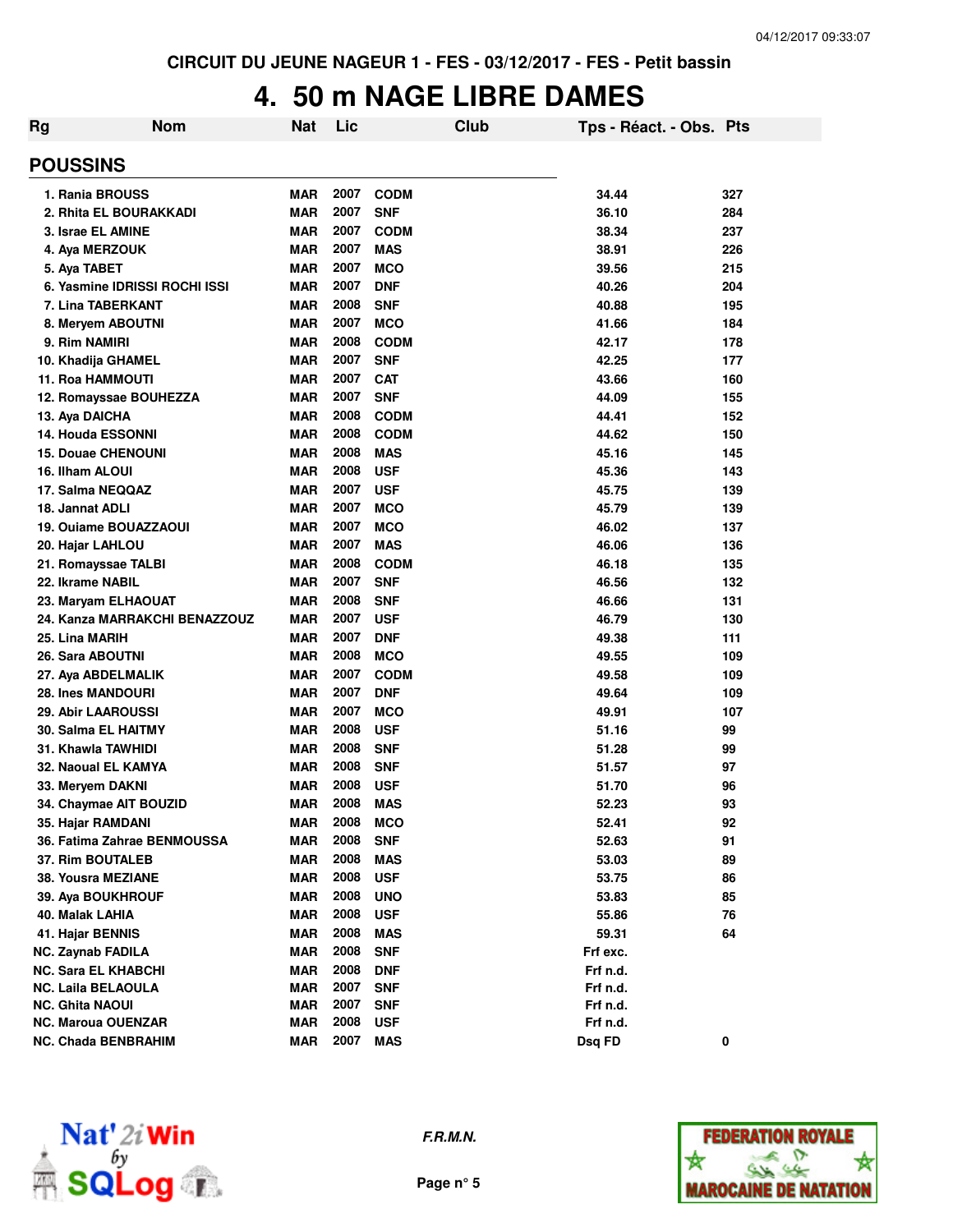# **5. 100 m BRASSE DAMES**

| Rg | <b>Nom</b>                       | <b>Nat</b> | Lic  |             | Club | Tps - Réact. - Obs. Pts |     |
|----|----------------------------------|------------|------|-------------|------|-------------------------|-----|
|    | <b>BENJAMINS</b>                 |            |      |             |      |                         |     |
|    | 1. Malak DARKAOUI                | <b>MAR</b> | 2005 | <b>CODM</b> |      | 1:22.95                 | 466 |
|    | 2. Nada DJEBLI                   | <b>MAR</b> | 2005 | <b>CODM</b> |      | 1:23.68                 | 454 |
|    | 3. Rim RAHALI                    | <b>MAR</b> | 2005 | <b>CODM</b> |      | 1:32.51                 | 336 |
|    | 4. Dina TOUZANI                  | <b>MAR</b> | 2005 | <b>CODM</b> |      | 1:33.48                 | 326 |
|    | 5. Sofia SAIDI                   | <b>MAR</b> | 2005 | <b>SNF</b>  |      | 1:37.98                 | 283 |
|    | 6. Salma KADIRI HASSANI          | <b>MAR</b> | 2006 | <b>SNF</b>  |      | 1:40.48                 | 262 |
|    | 7. Wissal ELMARDI                | <b>MAR</b> | 2006 | <b>CODM</b> |      | 1:40.49                 | 262 |
|    | 8. Malak LAHJOUJI                | <b>MAR</b> | 2006 | <b>CODM</b> |      | 1:40.84                 | 259 |
|    | 9. Marwa MHAMMEDI ALAOUI         | <b>MAR</b> | 2005 | <b>DNF</b>  |      | 1:41.36                 | 255 |
|    | 10. Yassmine LAFDILI             | <b>MAR</b> | 2006 | <b>USF</b>  |      | 1:41.78                 | 252 |
|    | 11. Zainab OUALI                 | MAR        | 2006 | <b>CAT</b>  |      | 1:42.88                 | 244 |
|    | 12. Amira MZOUGHI                | <b>MAR</b> | 2005 | <b>USF</b>  |      | 1:44.87                 | 231 |
|    | 13. Aya JABRI                    | <b>MAR</b> | 2006 | <b>CODM</b> |      | 1:45.44                 | 227 |
|    | 14. Aya EL HAMDANI               | <b>MAR</b> | 2005 | <b>MAS</b>  |      | 1:46.68                 | 219 |
|    | <b>15. Malak NGUERI</b>          | <b>MAR</b> | 2005 | <b>MAS</b>  |      | 1:47.23                 | 216 |
|    | 16. Kamar IDRISSI                | <b>MAR</b> | 2006 | <b>DNF</b>  |      | 1:47.48                 | 214 |
|    | 17. Aicha ZOUARHI                | <b>MAR</b> | 2006 | <b>MAS</b>  |      | 1:48.61                 | 208 |
|    | <b>18. Riham ESSALHI</b>         | <b>MAR</b> | 2006 | <b>CODM</b> |      | 1:49.06                 | 205 |
|    | <b>19. Kenza BOUTALEB JOUTEI</b> | MAR        | 2005 | <b>USF</b>  |      | 1:49.59                 | 202 |
|    | 20. Salma LAMHITI                | MAR        | 2006 | <b>SNF</b>  |      | 1:50.21                 | 199 |
|    | 21. Kenza RHISSASSI              | <b>MAR</b> | 2005 | <b>USF</b>  |      | 1:50.82                 | 195 |
|    | 22. Lina LARHMAM                 | <b>MAR</b> | 2005 | <b>ABN</b>  |      | 1:52.13                 | 189 |
|    | 23. Wissal EL MANSOURI           | <b>MAR</b> | 2006 | <b>ABN</b>  |      | 1:53.03                 | 184 |
|    | 24. Meryem Ayah ZOUITEN          | <b>MAR</b> | 2006 | <b>MAS</b>  |      | 1:53.53                 | 182 |
|    | 25. Hanae BOUZNAD                | <b>MAR</b> | 2006 | <b>DNF</b>  |      | 1:54.34                 | 178 |
|    | 26. Marwa AMRAOUI                | <b>MAR</b> | 2005 | <b>MCO</b>  |      | 1:57.78                 | 163 |
|    | 27. Zineb SAIDI                  | <b>MAR</b> | 2006 | <b>MAS</b>  |      | 2:01.72                 | 147 |
|    | 28. Asmae KRIBII                 | <b>MAR</b> | 2006 | <b>MCO</b>  |      | 2:02.78                 | 143 |
|    | 29. May GHARBI                   | <b>MAR</b> | 2006 | <b>USF</b>  |      | 2:02.85                 | 143 |
|    | 30. Rania HAJJI                  | <b>MAR</b> | 2006 | <b>ABN</b>  |      | 2:03.82                 | 140 |
|    | 31. Nadia AKDAD                  | <b>MAR</b> | 2006 | A.C.N.T     |      | 2:03.88                 | 140 |
|    | 32. Aroua EL BOURAQADI           | <b>MAR</b> | 2006 | <b>CAT</b>  |      | 2:04.09                 | 139 |
|    | 33. Nada ZEHHAF                  | <b>MAR</b> | 2005 | <b>ABN</b>  |      | 2:04.55                 | 137 |
|    | 34. Yasmina ESSOUJAA             | <b>MAR</b> | 2005 | <b>USF</b>  |      | 2:06.13                 | 132 |
|    | 35. Amina CHIGUER                | MAR        | 2006 | MAS         |      | 2:06.51                 | 131 |
|    | 36. Hafsa ALLAOUI                | MAR        | 2006 | <b>DNF</b>  |      | 2:07.92                 | 127 |
|    | 37. Marwa GHARBI                 | MAR        | 2006 | <b>USF</b>  |      | 2:09.70                 | 122 |
|    | 38. Kaouthar RAHHOU              | MAR        | 2006 | <b>UNO</b>  |      | 2:13.28                 | 112 |
|    | <b>39. Zineb KHALDI HASSANI</b>  | MAR        | 2006 | <b>SNF</b>  |      | 2:13.47                 | 112 |
|    | 40. Ihsane ZOHIR                 | MAR        | 2006 | <b>UNO</b>  |      | 2:18.85                 | 99  |
|    | 41. Hiba BOUZAWIT                | MAR        | 2005 | <b>CAT</b>  |      | 2:25.23                 | 87  |
|    | <b>NC. Malika EL OUAQOR</b>      | MAR        | 2006 | <b>MAS</b>  |      | Frf n.d.                |     |
|    |                                  |            |      |             |      |                         |     |



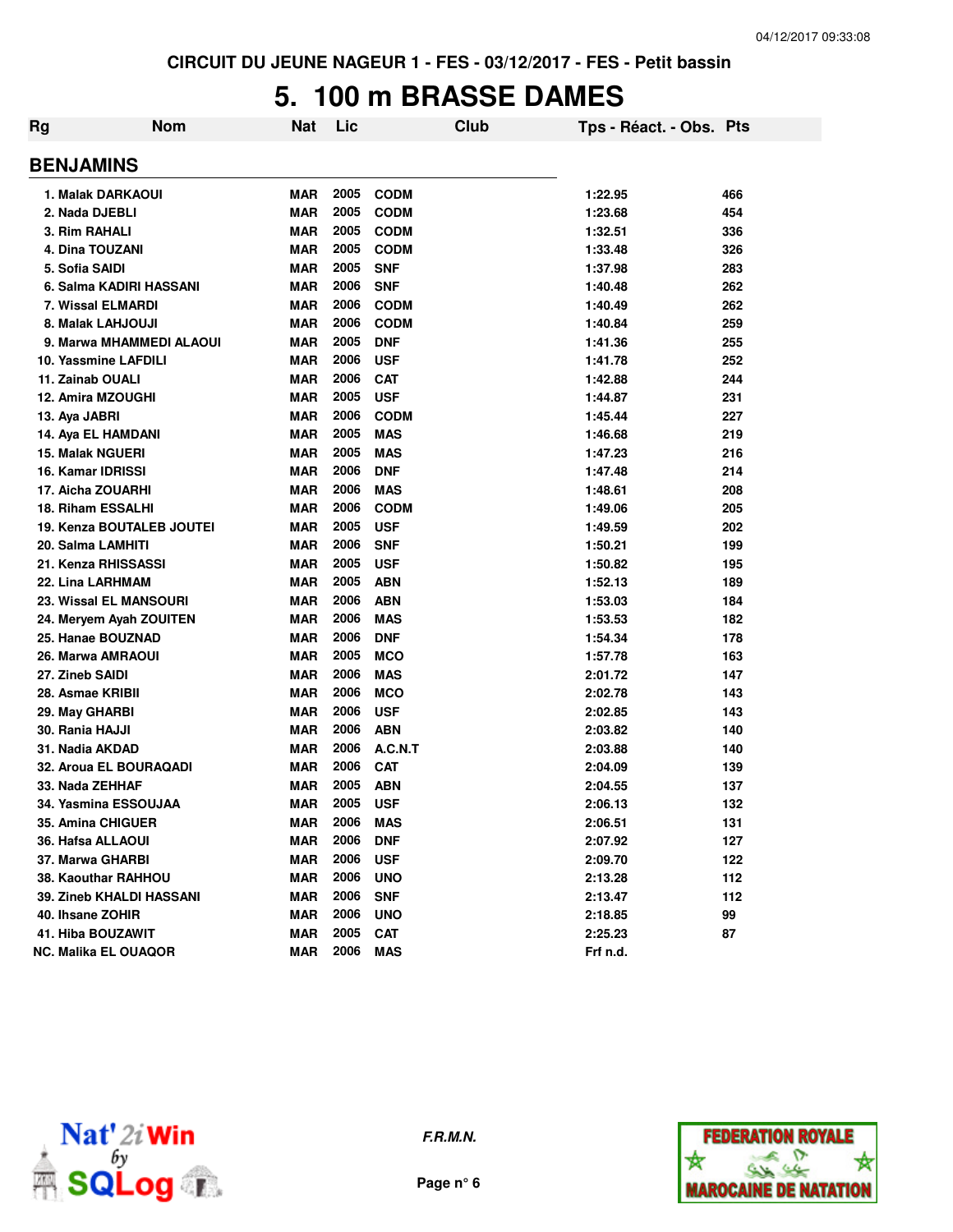## **6. 50 m BRASSE MESSIEURS**

| <b>Rg</b>                  | <b>Nom</b>                        | <b>Nat</b> | Lic  | Club        | Tps - Réact. - Obs. Pts |     |
|----------------------------|-----------------------------------|------------|------|-------------|-------------------------|-----|
| <b>POUSSINS</b>            |                                   |            |      |             |                         |     |
|                            | 1. Hamza ESSARSARE                | <b>MAR</b> | 2007 | <b>CODM</b> | 48.95                   | 161 |
|                            | 2. Ayman LAMFEDEL                 | <b>MAR</b> | 2007 | <b>CODM</b> | 49.40                   | 157 |
|                            | 3. Abderrahim MRHAILAF            | <b>MAR</b> | 2007 | <b>CODM</b> | 50.64                   | 146 |
|                            | 4. Hicham AZIZ ALAOUI             | <b>MAR</b> | 2008 | <b>CODM</b> | 51.38                   | 139 |
|                            | 5. Abdellah RAJOUANI              | <b>MAR</b> | 2007 | <b>USF</b>  | 51.70                   | 137 |
|                            | 6. Mohammed Anas DAKIR            | <b>MAR</b> | 2008 | <b>USF</b>  | 53.06                   | 127 |
| 7. Rayan EL HILALI         |                                   | <b>MAR</b> | 2007 | <b>SNF</b>  | 53.29                   | 125 |
| 8. Zakariae OUBAD          |                                   | <b>MAR</b> | 2008 | <b>CODM</b> | 53.81                   | 121 |
| 9. Youssef LAZRAK          |                                   | <b>MAR</b> | 2007 | <b>ABN</b>  | 54.11                   | 119 |
| 10. Sami BENALI            |                                   | <b>MAR</b> | 2007 | <b>USF</b>  | 54.16                   | 119 |
| 11. Anas LAMJOUN           |                                   | <b>MAR</b> | 2007 | <b>MCO</b>  | 55.20                   | 112 |
|                            | 12. Mohamed Sami EL MARJANI       | <b>MAR</b> | 2007 | <b>USF</b>  | 55.33                   | 112 |
|                            | <b>13. Mehdi MHAMMEDI ALAOUI</b>  | <b>MAR</b> | 2008 | <b>DNF</b>  | 56.93                   | 102 |
|                            | 14. Badredine FASSI FIHRI         | <b>MAR</b> | 2007 | <b>MAS</b>  | 56.98                   | 102 |
|                            | 15. Ibrahim DEQQAOUI              | <b>MAR</b> | 2008 | <b>USF</b>  | 57.23                   | 101 |
| <b>16. Ismail MOUTIA</b>   |                                   | <b>MAR</b> | 2008 | <b>USF</b>  | 59.30                   | 90  |
|                            | 17. Mohamed Imad BEN HAMOU        | <b>MAR</b> | 2008 | A.C.N.T     | 59.54                   | 89  |
|                            | 18. Mohammed Yassine AMAMOU       | <b>MAR</b> | 2007 | <b>USF</b>  | 1:02.88                 | 76  |
| <b>NC. Ayman LEMRANI</b>   |                                   | <b>MAR</b> | 2008 | <b>CODM</b> | Frf n.d.                |     |
| <b>NC. Ayoub LGHOURY</b>   |                                   | <b>MAR</b> | 2007 | <b>USF</b>  | Frf n.d.                |     |
| <b>NC. Hamza RHISSASSI</b> |                                   | <b>MAR</b> | 2007 | <b>USF</b>  | Dsq VI                  | 0   |
|                            | <b>NC. Hamza SQUALI KADIMI</b>    | <b>MAR</b> | 2008 | <b>USF</b>  | Dsq VI                  | 0   |
| <b>NC. Youssef HOUITE</b>  |                                   | <b>MAR</b> | 2008 | <b>USF</b>  | Dsq VI                  | 0   |
|                            | <b>NC. Omar ELAANNOUNI</b>        | <b>MAR</b> | 2008 | <b>USF</b>  | Dsq VI                  | 0   |
|                            | <b>NC. Chihab Eddine ANNAHEID</b> | <b>MAR</b> | 2008 | <b>DNF</b>  | Disqual.                | 0   |
|                            | <b>NC. Mohammed ELAANNOUNI</b>    | <b>MAR</b> | 2007 | <b>USF</b>  | Disqual.                | 0   |



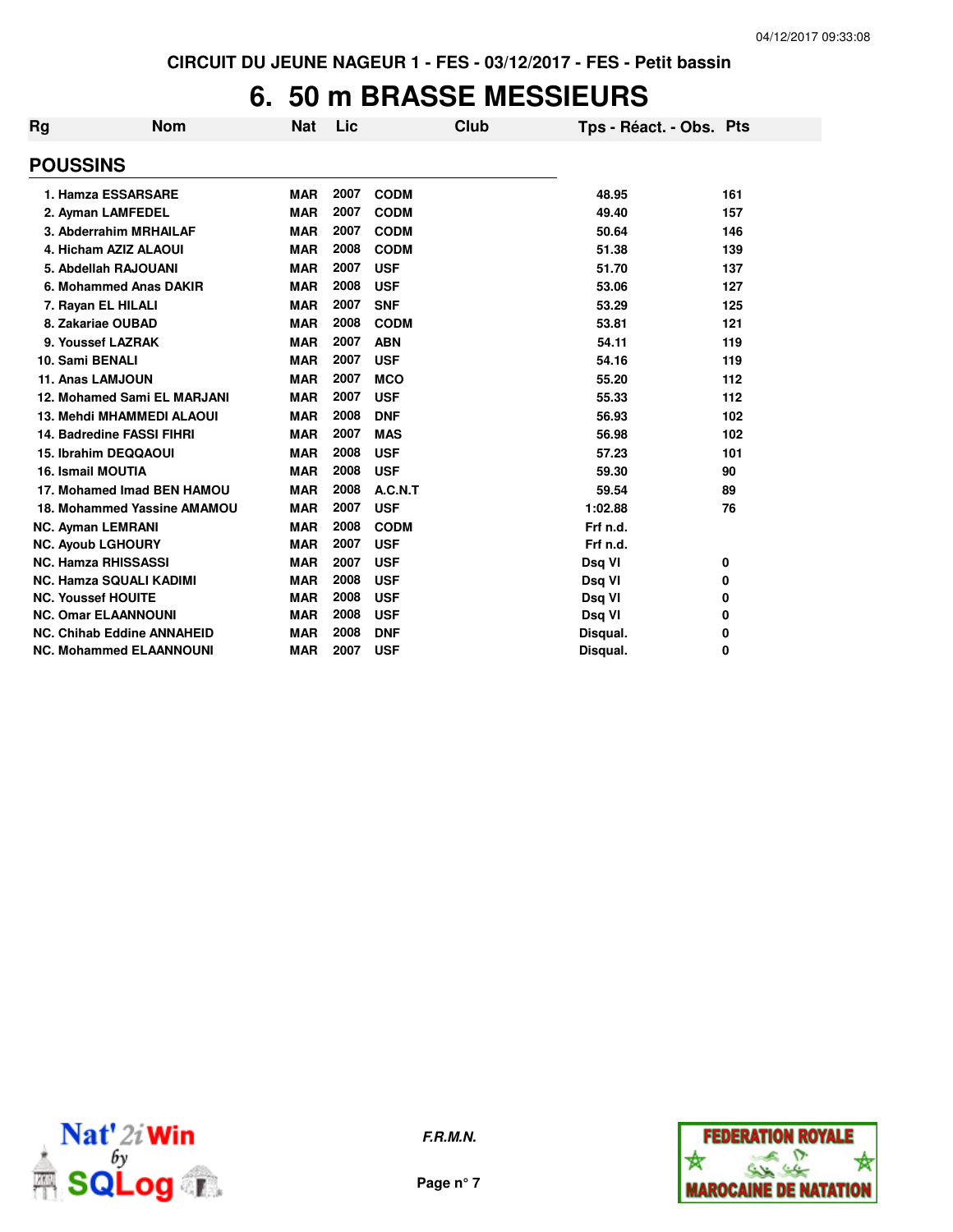#### **7. 50 m PAPILLON DAMES**

| Rg | <b>Nom</b>                     | Nat        | Lic  |             | Club | Tps - Réact. - Obs. Pts |     |
|----|--------------------------------|------------|------|-------------|------|-------------------------|-----|
|    | <b>BENJAMINS</b>               |            |      |             |      |                         |     |
|    | 1. Rim IDRISSI ROCHI ISSI      | <b>MAR</b> | 2005 | <b>DNF</b>  |      | 37.41                   | 278 |
|    | 2. Abir MAHSSOUNE              | <b>MAR</b> | 2006 | <b>CODM</b> |      | 39.95                   | 228 |
|    | 3. Aya BENTALEB                | <b>MAR</b> | 2005 | <b>CODM</b> |      | 40.27                   | 223 |
|    | 4. Ghita JENNANE               | <b>MAR</b> | 2006 | <b>CODM</b> |      | 41.19                   | 208 |
|    | 5. Lina TOUZANI                | <b>MAR</b> | 2005 | <b>CODM</b> |      | 41.66                   | 201 |
|    | 6. Zineb BOULMAN               | <b>MAR</b> | 2006 | <b>MAS</b>  |      | 42.91                   | 184 |
|    | <b>7. Wissal ELMARDI</b>       | <b>MAR</b> | 2006 | <b>CODM</b> |      | 43.11                   | 182 |
|    | 8. Riham ESSALHI               | <b>MAR</b> | 2006 | <b>CODM</b> |      | 43.23                   | 180 |
|    | 9. Salma KADIRI HASSANI        | <b>MAR</b> | 2006 | <b>SNF</b>  |      | 43.72                   | 174 |
|    | 10. Malak LAHJOUJI             | <b>MAR</b> | 2006 | <b>CODM</b> |      | 44.49                   | 165 |
|    | 11. Kamar IDRISSI              | <b>MAR</b> | 2006 | <b>DNF</b>  |      | 50.22                   | 115 |
|    | 12. Lina MOJAB                 | <b>MAR</b> | 2005 | <b>SNF</b>  |      | 51.72                   | 105 |
|    | <b>13. Amina CHIGUER</b>       | <b>MAR</b> | 2006 | <b>MAS</b>  |      | 52.84                   | 98  |
|    | <b>14. Wissal EL MANSOURI</b>  | <b>MAR</b> | 2006 | <b>ABN</b>  |      | 54.60                   | 89  |
|    | 15. Nada ZEHHAF                | <b>MAR</b> | 2005 | <b>ABN</b>  |      | 58.44                   | 73  |
|    | 16. Rania HAJJI                | <b>MAR</b> | 2006 | <b>ABN</b>  |      | 1:03.30                 | 57  |
|    | <b>NC. Meryem Ayah ZOUITEN</b> | <b>MAR</b> | 2006 | <b>MAS</b>  |      | Disqual.                | 0   |
|    | <b>POUSSINS</b>                |            |      |             |      |                         |     |
|    | 1. Marwa SMOUNI                | <b>MAR</b> | 2007 | <b>CODM</b> |      | 39.05                   | 244 |
|    | 2. Rania BROUSS                | <b>MAR</b> | 2007 | <b>CODM</b> |      | 41.44                   | 204 |
|    | 3. Malak MANSOURI              | <b>MAR</b> | 2007 | <b>SNF</b>  |      | 42.10                   | 195 |
|    | 4. Lina JELLOUL                | <b>MAR</b> | 2007 | <b>CODM</b> |      | 42.22                   | 193 |
|    | 5. Youmna LAISSAOUI            | <b>MAR</b> | 2007 | <b>CODM</b> |      | 45.38                   | 156 |
|    | 6. Nouha BOUYACOUB             | <b>MAR</b> | 2008 | <b>CODM</b> |      | 47.63                   | 134 |
|    | 7. Hiba BOUARGANE              | <b>MAR</b> | 2008 | <b>CODM</b> |      | 48.66                   | 126 |
|    | 8. Hidaya LYAMANI              | <b>MAR</b> | 2008 | <b>CODM</b> |      | 50.88                   | 110 |
|    | 9. Manal ELMATTICHI            | <b>MAR</b> | 2007 | <b>CODM</b> |      | 52.17                   | 102 |
|    | 10. Khadija GHAMEL             | <b>MAR</b> | 2007 | <b>SNF</b>  |      | 53.65                   | 94  |
|    | 11. Malak ISMAILI              | <b>MAR</b> | 2008 | <b>CODM</b> |      | 54.78                   | 88  |
|    | 12. Aya TABET                  | <b>MAR</b> | 2007 | <b>MCO</b>  |      | 54.97                   | 87  |
|    | 13. Marwa BELRHITI NEJJAR      | <b>MAR</b> | 2007 | <b>CODM</b> |      | 55.30                   | 86  |
|    | 14. Meryem ABOUTNI             | <b>MAR</b> | 2007 | <b>MCO</b>  |      | 55.50                   | 85  |
|    | 15. Ouiame BOUAZZAOUI          | <b>MAR</b> | 2007 | <b>MCO</b>  |      | 56.05                   | 82  |
|    | <b>16. Douae CHENOUNI</b>      | <b>MAR</b> | 2008 | <b>MAS</b>  |      | 1:03.05                 | 58  |
|    | <b>NC. Laila BELAOULA</b>      | <b>MAR</b> | 2007 | <b>SNF</b>  |      | Frf n.d.                |     |
|    | <b>NC. Rim ELMOUNE</b>         | <b>MAR</b> | 2008 | <b>CODM</b> |      | Dsq VI                  | 0   |





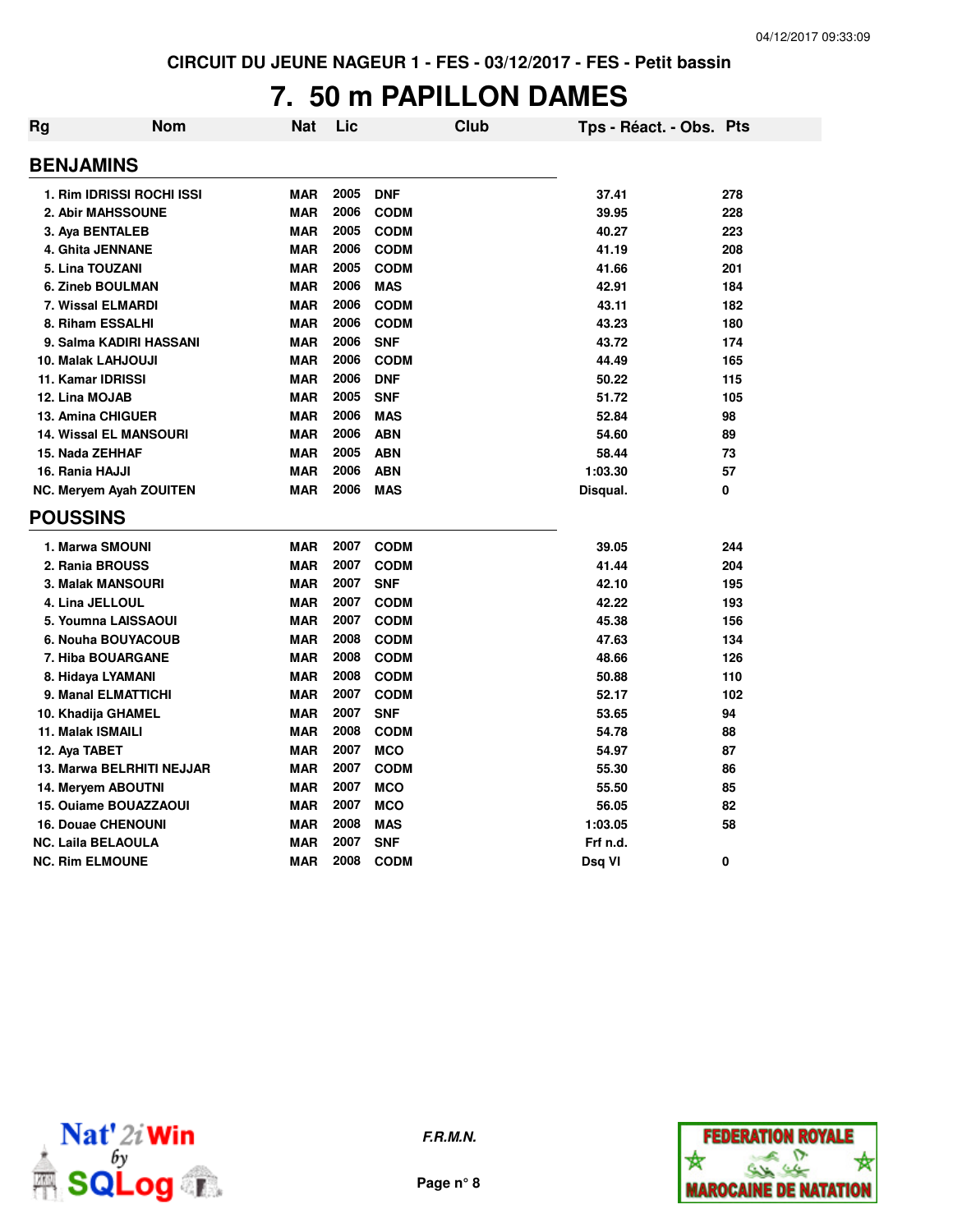#### **8. 100 m DOS MESSIEURS**

| <b>BENJAMINS</b><br><b>MAR</b><br>2006<br><b>CODM</b><br>1. Souhaib EL MOUSSAMI<br>1:17.56<br><b>MAR</b><br>2005<br>2. Alae BOUARGANE<br><b>CODM</b><br>1:19.03<br>2005<br>3. Ali SAADOUN<br><b>MAR</b><br><b>CODM</b><br>1:19.43<br><b>MAR</b><br>2006<br>4. Nizar SALMI<br><b>CODM</b><br>1:19.97<br>2005<br>5. Taha CHTATI<br><b>MAR</b><br><b>CODM</b><br>1:20.28<br><b>MAR</b><br>2006<br><b>SNF</b><br>1:21.59<br>6. Mohammed Tayeb GHALLAB<br>7. Nouh ZAROUKI<br><b>MAR</b><br>2005<br>1:24.38<br><b>UNO</b><br>2005<br>8. Saad YASSIRI<br><b>MAR</b><br><b>USF</b><br>1:25.00<br>2005<br><b>MAR</b><br>1:25.32<br>9. Hatim CHEHIBA<br><b>CODM</b><br><b>MAR</b><br>2006<br><b>CODM</b><br>1:29.54<br>10. Ahmed BENNANI<br>2006<br>11. Adam LAMHITI<br><b>MAR</b><br><b>SNF</b><br>1:30.00<br><b>MAR</b><br>2005<br><b>12. Mohammed MOUSSA</b><br><b>MCO EN</b><br>1:30.73<br>2005<br>13. Othmane BABA<br><b>MAR</b><br><b>CODM</b><br>1:33.06<br><b>MAR</b><br><b>14. Hamza AINOUSS</b><br>2006<br><b>CODM</b><br>1:35.00<br>2005<br>15. Mohamed Salah Eddine RAHHOU<br><b>MAR</b><br><b>UNO</b><br>1:35.94<br><b>16. Karim BOUGHALEB</b><br><b>MAR</b><br>2006<br><b>SNF</b><br>1:36.05<br><b>MAR</b><br>2005<br>17. Yassine RAMDANI<br><b>MCO</b><br>1:40.36<br>2006<br><b>MAR</b><br><b>MCO</b><br>18. Adam Othmane HAMDAOUI<br>1:41.02<br><b>MAR</b><br>2005<br>19. Othmane IRZI<br><b>SNF</b><br>1:41.06<br><b>MAR</b><br>2006<br><b>20. Mohammed MANSOURI</b><br><b>SNF</b><br>1:41.59<br>2006<br><b>MAR</b><br><b>SNF</b><br>1:42.60<br>21. Ayoub LAMHITI<br><b>MAR</b><br>2005<br>22. Boubker SAYARH<br><b>MAS</b><br>1:45.28<br><b>MAR</b><br>2005<br>23. Anis HALHEIT<br><b>MCO</b><br>1:45.66<br>2005<br><b>MAR</b><br><b>SNF</b><br>24. Salah Eddine MOUJAHED<br>1:49.87<br>2005<br>25. Mohammaed BOUTALEB<br><b>MAR</b><br><b>MAS</b><br>1:51.66<br>26. Adam ARFAQ<br><b>MAR</b><br>2006<br><b>MAS</b><br>1:52.88<br>2006<br><b>MAR</b><br><b>MCO</b><br>1:54.28<br>27. Abdelali RAMDANI<br><b>MAR</b><br>2006<br>28. Yassine BENJELLOUN<br><b>USF</b><br>1:55.66<br><b>MAR</b><br>2006<br>29. Nassrallah EL BAQALI<br><b>USF</b><br>1:57.13<br><b>MAR</b><br>2006<br><b>30. Amine BENMANSOUR</b><br><b>DNF</b><br>1:57.28<br><b>MAR</b><br>2005<br><b>MCO EN</b><br>Frf n.d.<br><b>NC. Ayoub RAHMANI</b><br>2006<br><b>MAR</b><br>Frf n.d.<br>NC. El Mehdi KADIRI<br><b>MCO EN</b><br>2005<br><b>MAR</b><br><b>USF</b><br>Frf n.d.<br><b>NC. Yahya OUENZAR</b><br>2005<br><b>MAR</b><br><b>MAS</b><br><b>NC. Ghali DAIRI</b><br>Dsq VI<br><b>MAR</b><br>2005<br><b>MAS</b><br><b>NC. Sami BEKKALI</b><br>Dsq VI<br>2006<br><b>NC. Abdel Karim BEN MOUSSA</b><br><b>MAR</b><br><b>SNF</b><br>Dsq VI<br>2006<br><b>NC. Ahmed Khalil RBII</b><br><b>MAR</b><br><b>USF</b><br>Dsq VI<br>2005<br><b>NC. Mohammed BENJELLOUN</b><br><b>MAR</b><br><b>MAS</b><br>Disqual.<br><b>MAR</b><br>2006<br><b>USF</b><br><b>NC. Mahmoud FILALI</b><br>Disqual. | Rg | <b>Nom</b> | Nat | Lic | Club | Tps - Réact. - Obs. Pts |     |
|-----------------------------------------------------------------------------------------------------------------------------------------------------------------------------------------------------------------------------------------------------------------------------------------------------------------------------------------------------------------------------------------------------------------------------------------------------------------------------------------------------------------------------------------------------------------------------------------------------------------------------------------------------------------------------------------------------------------------------------------------------------------------------------------------------------------------------------------------------------------------------------------------------------------------------------------------------------------------------------------------------------------------------------------------------------------------------------------------------------------------------------------------------------------------------------------------------------------------------------------------------------------------------------------------------------------------------------------------------------------------------------------------------------------------------------------------------------------------------------------------------------------------------------------------------------------------------------------------------------------------------------------------------------------------------------------------------------------------------------------------------------------------------------------------------------------------------------------------------------------------------------------------------------------------------------------------------------------------------------------------------------------------------------------------------------------------------------------------------------------------------------------------------------------------------------------------------------------------------------------------------------------------------------------------------------------------------------------------------------------------------------------------------------------------------------------------------------------------------------------------------------------------------------------------------------------------------------------------------------------------------------------------------------------------------------------------------------------------------------------------------------------------------------------------------------------------------------------------------------------------------------------------------------------------------------------------------------------------|----|------------|-----|-----|------|-------------------------|-----|
|                                                                                                                                                                                                                                                                                                                                                                                                                                                                                                                                                                                                                                                                                                                                                                                                                                                                                                                                                                                                                                                                                                                                                                                                                                                                                                                                                                                                                                                                                                                                                                                                                                                                                                                                                                                                                                                                                                                                                                                                                                                                                                                                                                                                                                                                                                                                                                                                                                                                                                                                                                                                                                                                                                                                                                                                                                                                                                                                                                       |    |            |     |     |      |                         |     |
|                                                                                                                                                                                                                                                                                                                                                                                                                                                                                                                                                                                                                                                                                                                                                                                                                                                                                                                                                                                                                                                                                                                                                                                                                                                                                                                                                                                                                                                                                                                                                                                                                                                                                                                                                                                                                                                                                                                                                                                                                                                                                                                                                                                                                                                                                                                                                                                                                                                                                                                                                                                                                                                                                                                                                                                                                                                                                                                                                                       |    |            |     |     |      |                         | 300 |
|                                                                                                                                                                                                                                                                                                                                                                                                                                                                                                                                                                                                                                                                                                                                                                                                                                                                                                                                                                                                                                                                                                                                                                                                                                                                                                                                                                                                                                                                                                                                                                                                                                                                                                                                                                                                                                                                                                                                                                                                                                                                                                                                                                                                                                                                                                                                                                                                                                                                                                                                                                                                                                                                                                                                                                                                                                                                                                                                                                       |    |            |     |     |      |                         | 283 |
|                                                                                                                                                                                                                                                                                                                                                                                                                                                                                                                                                                                                                                                                                                                                                                                                                                                                                                                                                                                                                                                                                                                                                                                                                                                                                                                                                                                                                                                                                                                                                                                                                                                                                                                                                                                                                                                                                                                                                                                                                                                                                                                                                                                                                                                                                                                                                                                                                                                                                                                                                                                                                                                                                                                                                                                                                                                                                                                                                                       |    |            |     |     |      |                         | 279 |
|                                                                                                                                                                                                                                                                                                                                                                                                                                                                                                                                                                                                                                                                                                                                                                                                                                                                                                                                                                                                                                                                                                                                                                                                                                                                                                                                                                                                                                                                                                                                                                                                                                                                                                                                                                                                                                                                                                                                                                                                                                                                                                                                                                                                                                                                                                                                                                                                                                                                                                                                                                                                                                                                                                                                                                                                                                                                                                                                                                       |    |            |     |     |      |                         | 274 |
|                                                                                                                                                                                                                                                                                                                                                                                                                                                                                                                                                                                                                                                                                                                                                                                                                                                                                                                                                                                                                                                                                                                                                                                                                                                                                                                                                                                                                                                                                                                                                                                                                                                                                                                                                                                                                                                                                                                                                                                                                                                                                                                                                                                                                                                                                                                                                                                                                                                                                                                                                                                                                                                                                                                                                                                                                                                                                                                                                                       |    |            |     |     |      |                         | 270 |
|                                                                                                                                                                                                                                                                                                                                                                                                                                                                                                                                                                                                                                                                                                                                                                                                                                                                                                                                                                                                                                                                                                                                                                                                                                                                                                                                                                                                                                                                                                                                                                                                                                                                                                                                                                                                                                                                                                                                                                                                                                                                                                                                                                                                                                                                                                                                                                                                                                                                                                                                                                                                                                                                                                                                                                                                                                                                                                                                                                       |    |            |     |     |      |                         | 258 |
|                                                                                                                                                                                                                                                                                                                                                                                                                                                                                                                                                                                                                                                                                                                                                                                                                                                                                                                                                                                                                                                                                                                                                                                                                                                                                                                                                                                                                                                                                                                                                                                                                                                                                                                                                                                                                                                                                                                                                                                                                                                                                                                                                                                                                                                                                                                                                                                                                                                                                                                                                                                                                                                                                                                                                                                                                                                                                                                                                                       |    |            |     |     |      |                         | 233 |
|                                                                                                                                                                                                                                                                                                                                                                                                                                                                                                                                                                                                                                                                                                                                                                                                                                                                                                                                                                                                                                                                                                                                                                                                                                                                                                                                                                                                                                                                                                                                                                                                                                                                                                                                                                                                                                                                                                                                                                                                                                                                                                                                                                                                                                                                                                                                                                                                                                                                                                                                                                                                                                                                                                                                                                                                                                                                                                                                                                       |    |            |     |     |      |                         | 228 |
|                                                                                                                                                                                                                                                                                                                                                                                                                                                                                                                                                                                                                                                                                                                                                                                                                                                                                                                                                                                                                                                                                                                                                                                                                                                                                                                                                                                                                                                                                                                                                                                                                                                                                                                                                                                                                                                                                                                                                                                                                                                                                                                                                                                                                                                                                                                                                                                                                                                                                                                                                                                                                                                                                                                                                                                                                                                                                                                                                                       |    |            |     |     |      |                         | 225 |
|                                                                                                                                                                                                                                                                                                                                                                                                                                                                                                                                                                                                                                                                                                                                                                                                                                                                                                                                                                                                                                                                                                                                                                                                                                                                                                                                                                                                                                                                                                                                                                                                                                                                                                                                                                                                                                                                                                                                                                                                                                                                                                                                                                                                                                                                                                                                                                                                                                                                                                                                                                                                                                                                                                                                                                                                                                                                                                                                                                       |    |            |     |     |      |                         | 195 |
|                                                                                                                                                                                                                                                                                                                                                                                                                                                                                                                                                                                                                                                                                                                                                                                                                                                                                                                                                                                                                                                                                                                                                                                                                                                                                                                                                                                                                                                                                                                                                                                                                                                                                                                                                                                                                                                                                                                                                                                                                                                                                                                                                                                                                                                                                                                                                                                                                                                                                                                                                                                                                                                                                                                                                                                                                                                                                                                                                                       |    |            |     |     |      |                         | 192 |
|                                                                                                                                                                                                                                                                                                                                                                                                                                                                                                                                                                                                                                                                                                                                                                                                                                                                                                                                                                                                                                                                                                                                                                                                                                                                                                                                                                                                                                                                                                                                                                                                                                                                                                                                                                                                                                                                                                                                                                                                                                                                                                                                                                                                                                                                                                                                                                                                                                                                                                                                                                                                                                                                                                                                                                                                                                                                                                                                                                       |    |            |     |     |      |                         | 187 |
|                                                                                                                                                                                                                                                                                                                                                                                                                                                                                                                                                                                                                                                                                                                                                                                                                                                                                                                                                                                                                                                                                                                                                                                                                                                                                                                                                                                                                                                                                                                                                                                                                                                                                                                                                                                                                                                                                                                                                                                                                                                                                                                                                                                                                                                                                                                                                                                                                                                                                                                                                                                                                                                                                                                                                                                                                                                                                                                                                                       |    |            |     |     |      |                         | 173 |
|                                                                                                                                                                                                                                                                                                                                                                                                                                                                                                                                                                                                                                                                                                                                                                                                                                                                                                                                                                                                                                                                                                                                                                                                                                                                                                                                                                                                                                                                                                                                                                                                                                                                                                                                                                                                                                                                                                                                                                                                                                                                                                                                                                                                                                                                                                                                                                                                                                                                                                                                                                                                                                                                                                                                                                                                                                                                                                                                                                       |    |            |     |     |      |                         | 163 |
|                                                                                                                                                                                                                                                                                                                                                                                                                                                                                                                                                                                                                                                                                                                                                                                                                                                                                                                                                                                                                                                                                                                                                                                                                                                                                                                                                                                                                                                                                                                                                                                                                                                                                                                                                                                                                                                                                                                                                                                                                                                                                                                                                                                                                                                                                                                                                                                                                                                                                                                                                                                                                                                                                                                                                                                                                                                                                                                                                                       |    |            |     |     |      |                         | 158 |
|                                                                                                                                                                                                                                                                                                                                                                                                                                                                                                                                                                                                                                                                                                                                                                                                                                                                                                                                                                                                                                                                                                                                                                                                                                                                                                                                                                                                                                                                                                                                                                                                                                                                                                                                                                                                                                                                                                                                                                                                                                                                                                                                                                                                                                                                                                                                                                                                                                                                                                                                                                                                                                                                                                                                                                                                                                                                                                                                                                       |    |            |     |     |      |                         | 158 |
|                                                                                                                                                                                                                                                                                                                                                                                                                                                                                                                                                                                                                                                                                                                                                                                                                                                                                                                                                                                                                                                                                                                                                                                                                                                                                                                                                                                                                                                                                                                                                                                                                                                                                                                                                                                                                                                                                                                                                                                                                                                                                                                                                                                                                                                                                                                                                                                                                                                                                                                                                                                                                                                                                                                                                                                                                                                                                                                                                                       |    |            |     |     |      |                         | 138 |
|                                                                                                                                                                                                                                                                                                                                                                                                                                                                                                                                                                                                                                                                                                                                                                                                                                                                                                                                                                                                                                                                                                                                                                                                                                                                                                                                                                                                                                                                                                                                                                                                                                                                                                                                                                                                                                                                                                                                                                                                                                                                                                                                                                                                                                                                                                                                                                                                                                                                                                                                                                                                                                                                                                                                                                                                                                                                                                                                                                       |    |            |     |     |      |                         | 135 |
|                                                                                                                                                                                                                                                                                                                                                                                                                                                                                                                                                                                                                                                                                                                                                                                                                                                                                                                                                                                                                                                                                                                                                                                                                                                                                                                                                                                                                                                                                                                                                                                                                                                                                                                                                                                                                                                                                                                                                                                                                                                                                                                                                                                                                                                                                                                                                                                                                                                                                                                                                                                                                                                                                                                                                                                                                                                                                                                                                                       |    |            |     |     |      |                         | 135 |
|                                                                                                                                                                                                                                                                                                                                                                                                                                                                                                                                                                                                                                                                                                                                                                                                                                                                                                                                                                                                                                                                                                                                                                                                                                                                                                                                                                                                                                                                                                                                                                                                                                                                                                                                                                                                                                                                                                                                                                                                                                                                                                                                                                                                                                                                                                                                                                                                                                                                                                                                                                                                                                                                                                                                                                                                                                                                                                                                                                       |    |            |     |     |      |                         | 133 |
|                                                                                                                                                                                                                                                                                                                                                                                                                                                                                                                                                                                                                                                                                                                                                                                                                                                                                                                                                                                                                                                                                                                                                                                                                                                                                                                                                                                                                                                                                                                                                                                                                                                                                                                                                                                                                                                                                                                                                                                                                                                                                                                                                                                                                                                                                                                                                                                                                                                                                                                                                                                                                                                                                                                                                                                                                                                                                                                                                                       |    |            |     |     |      |                         | 129 |
|                                                                                                                                                                                                                                                                                                                                                                                                                                                                                                                                                                                                                                                                                                                                                                                                                                                                                                                                                                                                                                                                                                                                                                                                                                                                                                                                                                                                                                                                                                                                                                                                                                                                                                                                                                                                                                                                                                                                                                                                                                                                                                                                                                                                                                                                                                                                                                                                                                                                                                                                                                                                                                                                                                                                                                                                                                                                                                                                                                       |    |            |     |     |      |                         | 120 |
|                                                                                                                                                                                                                                                                                                                                                                                                                                                                                                                                                                                                                                                                                                                                                                                                                                                                                                                                                                                                                                                                                                                                                                                                                                                                                                                                                                                                                                                                                                                                                                                                                                                                                                                                                                                                                                                                                                                                                                                                                                                                                                                                                                                                                                                                                                                                                                                                                                                                                                                                                                                                                                                                                                                                                                                                                                                                                                                                                                       |    |            |     |     |      |                         | 118 |
|                                                                                                                                                                                                                                                                                                                                                                                                                                                                                                                                                                                                                                                                                                                                                                                                                                                                                                                                                                                                                                                                                                                                                                                                                                                                                                                                                                                                                                                                                                                                                                                                                                                                                                                                                                                                                                                                                                                                                                                                                                                                                                                                                                                                                                                                                                                                                                                                                                                                                                                                                                                                                                                                                                                                                                                                                                                                                                                                                                       |    |            |     |     |      |                         | 105 |
|                                                                                                                                                                                                                                                                                                                                                                                                                                                                                                                                                                                                                                                                                                                                                                                                                                                                                                                                                                                                                                                                                                                                                                                                                                                                                                                                                                                                                                                                                                                                                                                                                                                                                                                                                                                                                                                                                                                                                                                                                                                                                                                                                                                                                                                                                                                                                                                                                                                                                                                                                                                                                                                                                                                                                                                                                                                                                                                                                                       |    |            |     |     |      |                         | 100 |
|                                                                                                                                                                                                                                                                                                                                                                                                                                                                                                                                                                                                                                                                                                                                                                                                                                                                                                                                                                                                                                                                                                                                                                                                                                                                                                                                                                                                                                                                                                                                                                                                                                                                                                                                                                                                                                                                                                                                                                                                                                                                                                                                                                                                                                                                                                                                                                                                                                                                                                                                                                                                                                                                                                                                                                                                                                                                                                                                                                       |    |            |     |     |      |                         | 97  |
|                                                                                                                                                                                                                                                                                                                                                                                                                                                                                                                                                                                                                                                                                                                                                                                                                                                                                                                                                                                                                                                                                                                                                                                                                                                                                                                                                                                                                                                                                                                                                                                                                                                                                                                                                                                                                                                                                                                                                                                                                                                                                                                                                                                                                                                                                                                                                                                                                                                                                                                                                                                                                                                                                                                                                                                                                                                                                                                                                                       |    |            |     |     |      |                         | 93  |
|                                                                                                                                                                                                                                                                                                                                                                                                                                                                                                                                                                                                                                                                                                                                                                                                                                                                                                                                                                                                                                                                                                                                                                                                                                                                                                                                                                                                                                                                                                                                                                                                                                                                                                                                                                                                                                                                                                                                                                                                                                                                                                                                                                                                                                                                                                                                                                                                                                                                                                                                                                                                                                                                                                                                                                                                                                                                                                                                                                       |    |            |     |     |      |                         | 90  |
|                                                                                                                                                                                                                                                                                                                                                                                                                                                                                                                                                                                                                                                                                                                                                                                                                                                                                                                                                                                                                                                                                                                                                                                                                                                                                                                                                                                                                                                                                                                                                                                                                                                                                                                                                                                                                                                                                                                                                                                                                                                                                                                                                                                                                                                                                                                                                                                                                                                                                                                                                                                                                                                                                                                                                                                                                                                                                                                                                                       |    |            |     |     |      |                         | 87  |
|                                                                                                                                                                                                                                                                                                                                                                                                                                                                                                                                                                                                                                                                                                                                                                                                                                                                                                                                                                                                                                                                                                                                                                                                                                                                                                                                                                                                                                                                                                                                                                                                                                                                                                                                                                                                                                                                                                                                                                                                                                                                                                                                                                                                                                                                                                                                                                                                                                                                                                                                                                                                                                                                                                                                                                                                                                                                                                                                                                       |    |            |     |     |      |                         | 86  |
|                                                                                                                                                                                                                                                                                                                                                                                                                                                                                                                                                                                                                                                                                                                                                                                                                                                                                                                                                                                                                                                                                                                                                                                                                                                                                                                                                                                                                                                                                                                                                                                                                                                                                                                                                                                                                                                                                                                                                                                                                                                                                                                                                                                                                                                                                                                                                                                                                                                                                                                                                                                                                                                                                                                                                                                                                                                                                                                                                                       |    |            |     |     |      |                         |     |
|                                                                                                                                                                                                                                                                                                                                                                                                                                                                                                                                                                                                                                                                                                                                                                                                                                                                                                                                                                                                                                                                                                                                                                                                                                                                                                                                                                                                                                                                                                                                                                                                                                                                                                                                                                                                                                                                                                                                                                                                                                                                                                                                                                                                                                                                                                                                                                                                                                                                                                                                                                                                                                                                                                                                                                                                                                                                                                                                                                       |    |            |     |     |      |                         |     |
|                                                                                                                                                                                                                                                                                                                                                                                                                                                                                                                                                                                                                                                                                                                                                                                                                                                                                                                                                                                                                                                                                                                                                                                                                                                                                                                                                                                                                                                                                                                                                                                                                                                                                                                                                                                                                                                                                                                                                                                                                                                                                                                                                                                                                                                                                                                                                                                                                                                                                                                                                                                                                                                                                                                                                                                                                                                                                                                                                                       |    |            |     |     |      |                         |     |
|                                                                                                                                                                                                                                                                                                                                                                                                                                                                                                                                                                                                                                                                                                                                                                                                                                                                                                                                                                                                                                                                                                                                                                                                                                                                                                                                                                                                                                                                                                                                                                                                                                                                                                                                                                                                                                                                                                                                                                                                                                                                                                                                                                                                                                                                                                                                                                                                                                                                                                                                                                                                                                                                                                                                                                                                                                                                                                                                                                       |    |            |     |     |      |                         | 0   |
|                                                                                                                                                                                                                                                                                                                                                                                                                                                                                                                                                                                                                                                                                                                                                                                                                                                                                                                                                                                                                                                                                                                                                                                                                                                                                                                                                                                                                                                                                                                                                                                                                                                                                                                                                                                                                                                                                                                                                                                                                                                                                                                                                                                                                                                                                                                                                                                                                                                                                                                                                                                                                                                                                                                                                                                                                                                                                                                                                                       |    |            |     |     |      |                         | 0   |
|                                                                                                                                                                                                                                                                                                                                                                                                                                                                                                                                                                                                                                                                                                                                                                                                                                                                                                                                                                                                                                                                                                                                                                                                                                                                                                                                                                                                                                                                                                                                                                                                                                                                                                                                                                                                                                                                                                                                                                                                                                                                                                                                                                                                                                                                                                                                                                                                                                                                                                                                                                                                                                                                                                                                                                                                                                                                                                                                                                       |    |            |     |     |      |                         | 0   |
|                                                                                                                                                                                                                                                                                                                                                                                                                                                                                                                                                                                                                                                                                                                                                                                                                                                                                                                                                                                                                                                                                                                                                                                                                                                                                                                                                                                                                                                                                                                                                                                                                                                                                                                                                                                                                                                                                                                                                                                                                                                                                                                                                                                                                                                                                                                                                                                                                                                                                                                                                                                                                                                                                                                                                                                                                                                                                                                                                                       |    |            |     |     |      |                         | 0   |
|                                                                                                                                                                                                                                                                                                                                                                                                                                                                                                                                                                                                                                                                                                                                                                                                                                                                                                                                                                                                                                                                                                                                                                                                                                                                                                                                                                                                                                                                                                                                                                                                                                                                                                                                                                                                                                                                                                                                                                                                                                                                                                                                                                                                                                                                                                                                                                                                                                                                                                                                                                                                                                                                                                                                                                                                                                                                                                                                                                       |    |            |     |     |      |                         | 0   |
|                                                                                                                                                                                                                                                                                                                                                                                                                                                                                                                                                                                                                                                                                                                                                                                                                                                                                                                                                                                                                                                                                                                                                                                                                                                                                                                                                                                                                                                                                                                                                                                                                                                                                                                                                                                                                                                                                                                                                                                                                                                                                                                                                                                                                                                                                                                                                                                                                                                                                                                                                                                                                                                                                                                                                                                                                                                                                                                                                                       |    |            |     |     |      |                         | 0   |



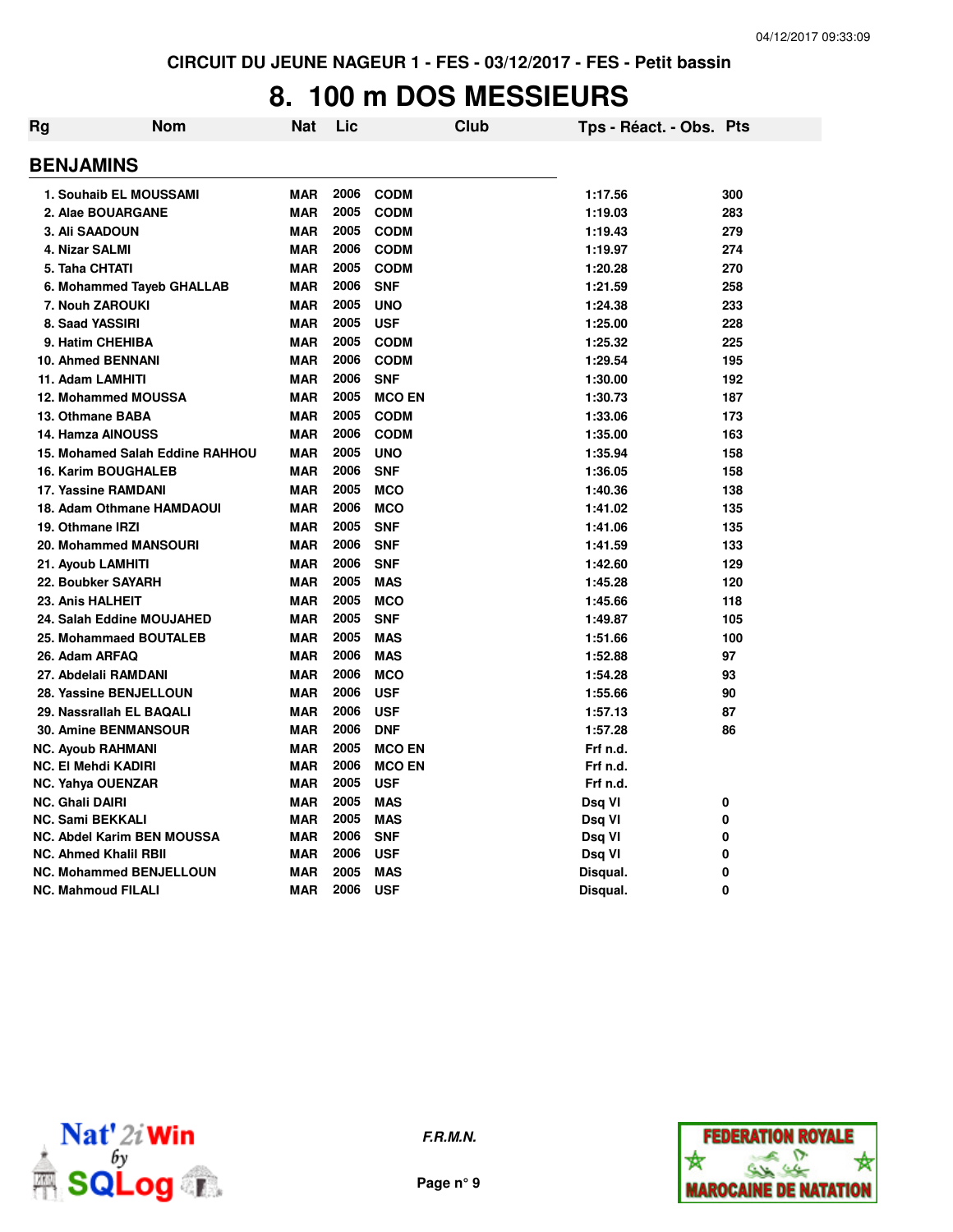### **9. 50 m DOS MESSIEURS**

| .<br>$\sim$ $\sim$ $\sim$ |     |     | $\cdots$ $\cdots$ $\cdots$ $\cdots$ $\cdots$ |      | ----                    | $\sim$ $\sim$ $\sim$ |
|---------------------------|-----|-----|----------------------------------------------|------|-------------------------|----------------------|
| <b>POUSSINS</b>           |     |     |                                              |      |                         |                      |
| Rg                        | Nom | Nat | Lic                                          | Club | Tps - Réact. - Obs. Pts |                      |
|                           |     |     |                                              |      |                         |                      |

| uuunu                            |            |      |             |          |     |
|----------------------------------|------------|------|-------------|----------|-----|
| 1. Ahmed LAISSAOUI               | <b>MAR</b> | 2007 | <b>CODM</b> | 41.14    | 199 |
| 2. Othmane RHZAL                 | <b>MAR</b> | 2008 | <b>UNO</b>  | 43.56    | 168 |
| 3. Mohamed Sami MIRI             | <b>MAR</b> | 2007 | <b>UNO</b>  | 44.97    | 152 |
| 4. Haytam BOUHACHEM              | <b>MAR</b> | 2007 | <b>CODM</b> | 45.00    | 152 |
| 5. Yahya FATEINE                 | <b>MAR</b> | 2007 | <b>SNF</b>  | 45.88    | 143 |
| 6. Mohammed Anas DAKIR           | <b>MAR</b> | 2008 | <b>USF</b>  | 46.94    | 134 |
| 7. Najib KHATTABI                | <b>MAR</b> | 2007 | <b>SNF</b>  | 47.63    | 128 |
| 8. Houssam KHAZZAN               | <b>MAR</b> | 2007 | <b>CODM</b> | 47.94    | 126 |
| 9. Abdellah RAJOUANI             | <b>MAR</b> | 2007 | <b>USF</b>  | 48.97    | 118 |
| 10. Ibrahim DEQQAOUI             | <b>MAR</b> | 2008 | <b>USF</b>  | 49.50    | 114 |
| 11. Mohaamed Zouhir MOUFADDAL    | <b>MAR</b> | 2008 | <b>UNO</b>  | 50.03    | 110 |
| 12. Sami BENALI                  | <b>MAR</b> | 2007 | <b>USF</b>  | 50.50    | 107 |
| 13. Mohammed Yassine REMMANE     | <b>MAR</b> | 2007 | <b>UNO</b>  | 51.05    | 104 |
| 14. Zakariae ROUICHA             | <b>MAR</b> | 2007 | <b>CODM</b> | 51.06    | 104 |
| <b>15. Mehdi MHAMMEDI ALAOUI</b> | <b>MAR</b> | 2008 | <b>DNF</b>  | 51.28    | 103 |
| 16. Mehdi OUMOKHTAR              | <b>MAR</b> | 2007 | <b>UNO</b>  | 51.81    | 99  |
| 17. Saad MOUFID                  | <b>MAR</b> | 2007 | <b>DNF</b>  | 52.32    | 97  |
| 18. El Ghali MEKOUAR             | <b>MAR</b> | 2007 | <b>SNF</b>  | 53.81    | 89  |
| 19. Hamza RHISSASSI              | <b>MAR</b> | 2007 | <b>USF</b>  | 54.54    | 85  |
| 20. Yassine CHEKKORI             | <b>MAR</b> | 2008 | <b>SNF</b>  | 54.93    | 83  |
| <b>21. Mohammed ELAANNOUNI</b>   | <b>MAR</b> | 2007 | <b>USF</b>  | 56.41    | 77  |
| 22. Mohammed MOUTHIF             | <b>MAR</b> | 2008 | <b>USF</b>  | 58.14    | 70  |
| 23. Mohamed MIMI LAHLOU          | <b>MAR</b> | 2008 | <b>MAS</b>  | 58.30    | 70  |
| 24. Mohammed Yassine AMAMOU      | <b>MAR</b> | 2007 | <b>USF</b>  | 58.34    | 69  |
| 25. Islam RAMI                   | <b>MAR</b> | 2008 | <b>SNF</b>  | 58.54    | 69  |
| 26. Ismail MOUTIA                | <b>MAR</b> | 2008 | <b>USF</b>  | 58.58    | 69  |
| <b>27. Omar ELAANNOUNI</b>       | <b>MAR</b> | 2008 | <b>USF</b>  | 59.80    | 64  |
| 28. Mohamed Sami EL MARJANI      | <b>MAR</b> | 2007 | <b>USF</b>  | 1:01.10  | 60  |
| 29. Youssef KASSIR               | <b>MAR</b> | 2008 | <b>MAS</b>  | 1:09.41  | 41  |
| <b>30. Youssef HOUITE</b>        | <b>MAR</b> | 2008 | <b>USF</b>  | 1:10.97  | 38  |
| 31. Youssef TAZI MAHRAZ          | <b>MAR</b> | 2007 | <b>MAS</b>  | 1:17.73  | 29  |
| <b>NC. Aymane KLOUB</b>          | <b>MAR</b> | 2008 | <b>DNF</b>  | Frf n.d. |     |
| <b>NC. Imrane KAMHI</b>          | <b>MAR</b> | 2007 | <b>DNF</b>  | Frf n.d. |     |
| <b>NC. Ayoub LGHOURY</b>         | <b>MAR</b> | 2007 | <b>USF</b>  | Frf n.d. |     |
| NC. Haitam LAAMIRI               | <b>MAR</b> | 2008 | <b>CODM</b> | Dsq VI   | 0   |
| NC. Taha BENJELLOUN              | <b>MAR</b> | 2007 | <b>MAS</b>  | Disqual. | 0   |
| NC. Badredine FASSI FIHRI        | <b>MAR</b> | 2007 | <b>MAS</b>  | Disqual. | 0   |
| <b>NC. Ismail TAOUSSI</b>        | <b>MAR</b> | 2008 | <b>MAS</b>  | Disqual. | 0   |
| NC. Mehdi BEN CHEIKH             | <b>MAR</b> | 2007 | <b>USF</b>  | Disqual. | 0   |
| NC. Hamza SQUALI KADIMI          | <b>MAR</b> | 2008 | <b>USF</b>  | Disqual. | 0   |
| NC. Chadi Houssam SEHOUATE       | <b>MAR</b> | 2008 | <b>USF</b>  | Disqual. | 0   |



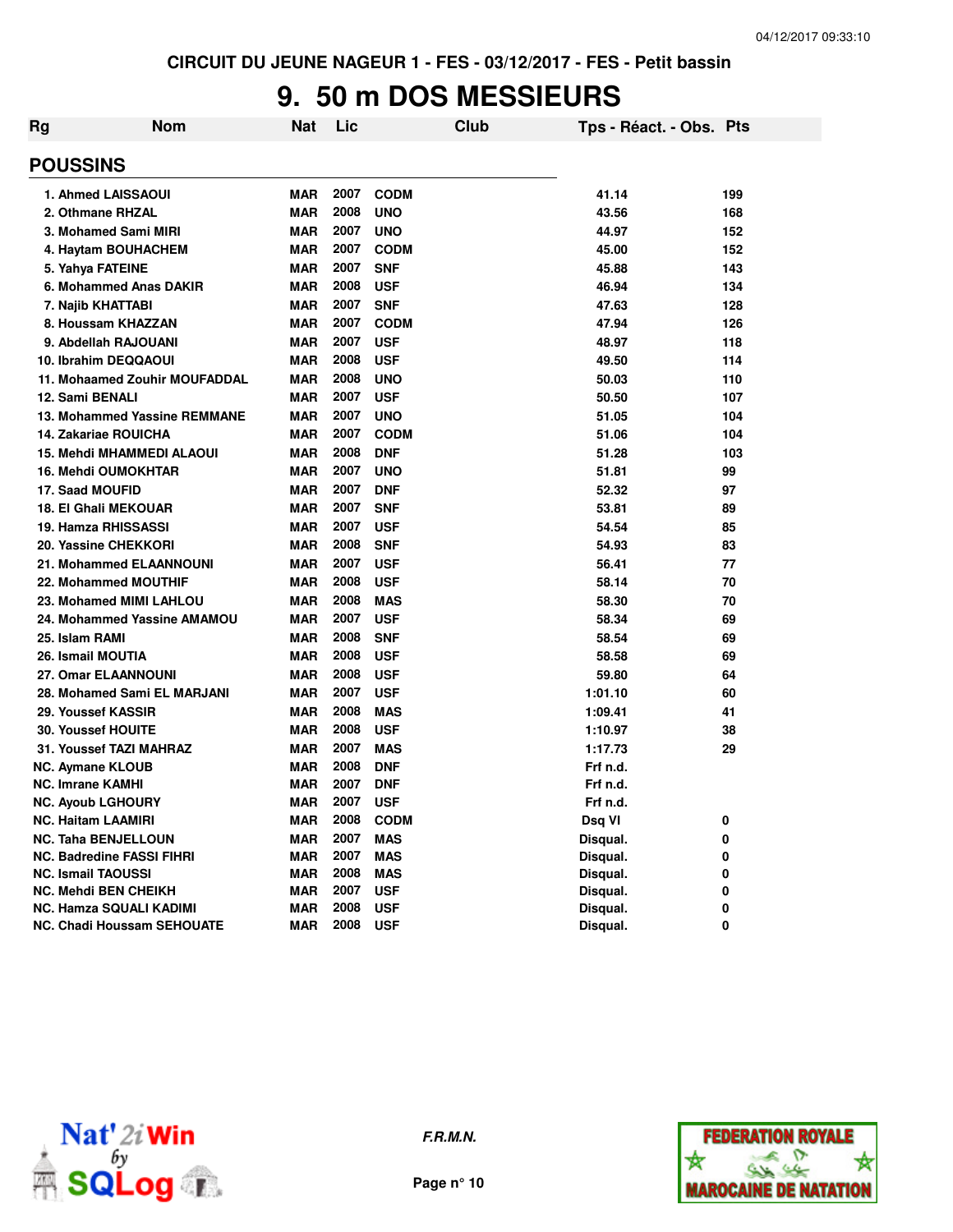## **10. 400 m NAGE LIBRE MESSIEURS**

| <b>Rg</b>        | <b>Nom</b>                 | <b>Nat</b> | Lic  | Club        | Tps - Réact. - Obs. Pts |     |
|------------------|----------------------------|------------|------|-------------|-------------------------|-----|
| <b>BENJAMINS</b> |                            |            |      |             |                         |     |
|                  | 1. Ismail DEQQAOUI         | <b>MAR</b> | 2005 | <b>USF</b>  | 5:06.72                 | 369 |
|                  | 2. Souhaib EL MOUSSAMI     | <b>MAR</b> | 2006 | <b>CODM</b> | 5:08.08                 | 364 |
|                  | 3. Youssef IDRISSI         | <b>MAR</b> | 2005 | <b>CODM</b> | 5:21.30                 | 321 |
| 4. Ziyad TIJARI  |                            | <b>MAR</b> | 2006 | <b>CODM</b> | 5:26.39                 | 306 |
| 5. Nizar SALMI   |                            | <b>MAR</b> | 2006 | <b>CODM</b> | 5:37.61                 | 276 |
|                  | 6. Abdelkabir ENNAJM       | <b>MAR</b> | 2006 | <b>CODM</b> | 5:43.11                 | 263 |
|                  | 7. Yassine SBAITI          | <b>MAR</b> | 2005 | <b>CODM</b> | 5:45.43                 | 258 |
|                  | 8. Mohammed Tayeb GHALLAB  | <b>MAR</b> | 2006 | <b>SNF</b>  | 5:54.79                 | 238 |
|                  | 9. Ziad MAHRACH            | <b>MAR</b> | 2006 | <b>USF</b>  | 5:56.78                 | 234 |
| 10. Rayane AMALI |                            | <b>MAR</b> | 2006 | <b>CODM</b> | 6:08.45                 | 213 |
| 11. Othmane BABA |                            | <b>MAR</b> | 2005 | <b>CODM</b> | 6:10.88                 | 208 |
| 12. Omar HIDAF   |                            | <b>MAR</b> | 2006 | <b>CODM</b> | 6:14.50                 | 202 |
|                  | <b>13. Karim BOUGHALEB</b> | <b>MAR</b> | 2006 | <b>SNF</b>  | 6:23.44                 | 189 |
|                  | 14. Aymane TLEMCANI        | <b>MAR</b> | 2006 | <b>DNF</b>  | 6:25.69                 | 185 |
|                  | 15. Adham Salah CHERRAK    | <b>MAR</b> | 2005 | <b>MCO</b>  | 6:32.25                 | 176 |
|                  | <b>16. Boubker SAYARH</b>  | <b>MAR</b> | 2005 | <b>MAS</b>  | 6:38.37                 | 168 |
|                  | 17. Marwane EL HAOUAT      | <b>MAR</b> | 2006 | <b>SNF</b>  | 6:41.61                 | 164 |
| 18. Othmane IRZI |                            | <b>MAR</b> | 2005 | <b>SNF</b>  | 7:13.32                 | 131 |
|                  | 19. Mohamed Amine GUETTAB  | <b>MAR</b> | 2006 | <b>SNF</b>  | 7:44.91                 | 106 |
|                  | 20. Mohammaed BOUTALEB     | <b>MAR</b> | 2005 | <b>MAS</b>  | 8:09.24                 | 91  |
|                  | 21. Salah Eddine MOUJAHED  | <b>MAR</b> | 2005 | <b>SNF</b>  | 9:17.50                 | 61  |



**F.R.M.N.**

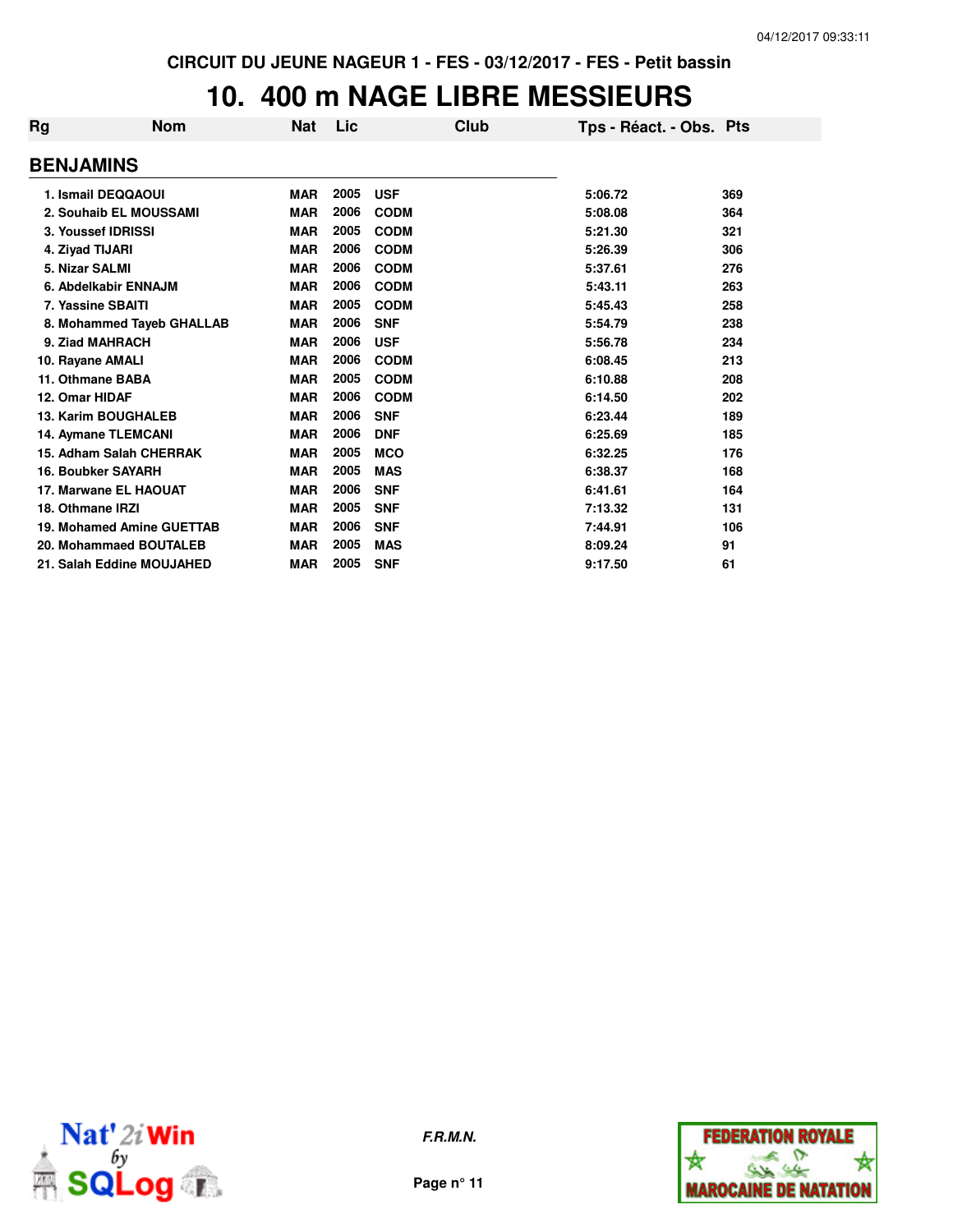## **11. 100 m NAGE LIBRE DAMES**

| Rg | <b>Nom</b>                      | <b>Nat</b> | Lic  |             | Club | Tps - Réact. - Obs. Pts |     |
|----|---------------------------------|------------|------|-------------|------|-------------------------|-----|
|    | <b>BENJAMINS</b>                |            |      |             |      |                         |     |
|    | 1. Nada DJEBLI                  | <b>MAR</b> | 2005 | <b>CODM</b> |      | 1:06.98                 | 469 |
|    | 2. Malak DARKAOUI               | <b>MAR</b> | 2005 | <b>CODM</b> |      | 1:08.31                 | 443 |
|    | 3. Dina TOUZANI                 | <b>MAR</b> | 2005 | <b>CODM</b> |      | 1:11.72                 | 382 |
|    | 4. Hiba ET TALBI                | <b>MAR</b> | 2006 | <b>MAS</b>  |      | 1:12.42                 | 371 |
|    | 5. Aya OUFRID                   | <b>MAR</b> | 2005 | <b>CODM</b> |      | 1:13.31                 | 358 |
|    | 6. Sofia SAIDI                  | <b>MAR</b> | 2005 | <b>SNF</b>  |      | 1:15.43                 | 329 |
|    | 7. Rim IDRISSI ROCHI ISSI       | <b>MAR</b> | 2005 | <b>DNF</b>  |      | 1:15.50                 | 328 |
|    | 8. Abir MAHSSOUNE               | <b>MAR</b> | 2006 | <b>CODM</b> |      | 1:18.39                 | 293 |
|    | 9. Ghita JENNANE                | <b>MAR</b> | 2006 | <b>CODM</b> |      | 1:18.77                 | 288 |
|    | 10. Salma KADIRI HASSANI        | <b>MAR</b> | 2006 | <b>SNF</b>  |      | 1:18.79                 | 288 |
|    | 11. Aya JABRI                   | <b>MAR</b> | 2006 | <b>CODM</b> |      | 1:21.11                 | 264 |
|    | <b>12. Wissal ELMARDI</b>       | <b>MAR</b> | 2006 | <b>CODM</b> |      | 1:21.27                 | 263 |
|    | <b>13. Malak LAHJOUJI</b>       | <b>MAR</b> | 2006 | <b>CODM</b> |      | 1:22.73                 | 249 |
|    | 14. Yassmine LAFDILI            | <b>MAR</b> | 2006 | <b>USF</b>  |      | 1:22.98                 | 247 |
|    | 15. Marwa MHAMMEDI ALAOUI       | <b>MAR</b> | 2005 | <b>DNF</b>  |      | 1:24.41                 | 234 |
|    | 16. Zainab OUALI                | <b>MAR</b> | 2006 | <b>CAT</b>  |      | 1:24.98                 | 230 |
|    | <b>17. Malak NGUERI</b>         | <b>MAR</b> | 2005 | <b>MAS</b>  |      | 1:25.17                 | 228 |
|    | 18. Salma LAMHITI               | <b>MAR</b> | 2006 | <b>SNF</b>  |      | 1:25.38                 | 226 |
|    | 19. Kenza RHISSASSI             | <b>MAR</b> | 2005 | <b>USF</b>  |      | 1:25.44                 | 226 |
|    | 20. Kamar IDRISSI               | <b>MAR</b> | 2006 | <b>DNF</b>  |      | 1:27.69                 | 209 |
|    | 21. Riham ESSALHI               | <b>MAR</b> | 2006 | <b>CODM</b> |      | 1:28.78                 | 201 |
|    | 22. Asmae KRIBII                | <b>MAR</b> | 2006 | <b>MCO</b>  |      | 1:30.66                 | 189 |
|    | 23. Hafsa ALLAOUI               | <b>MAR</b> | 2006 | <b>DNF</b>  |      | 1:30.70                 | 189 |
|    | 24. Amira MZOUGHI               | <b>MAR</b> | 2005 | <b>USF</b>  |      | 1:31.72                 | 182 |
|    | 25. Kenza BOUTALEB JOUTEI       | <b>MAR</b> | 2005 | <b>USF</b>  |      | 1:32.28                 | 179 |
|    | 26. Aya EL HAMDANI              | <b>MAR</b> | 2005 | <b>MAS</b>  |      | 1:32.80                 | 176 |
|    | 27. Marwa GHARBI                | <b>MAR</b> | 2006 | <b>USF</b>  |      | 1:34.13                 | 169 |
|    | 28. Marwa AMRAOUI               | <b>MAR</b> | 2005 | <b>MCO</b>  |      | 1:35.09                 | 164 |
|    | 29. Amina CHIGUER               | <b>MAR</b> | 2006 | <b>MAS</b>  |      | 1:37.13                 | 154 |
|    | <b>30. Wissal EL MANSOURI</b>   | <b>MAR</b> | 2006 | <b>ABN</b>  |      | 1:37.14                 | 154 |
|    | 31. Hanae BOUZNAD               | <b>MAR</b> | 2006 | <b>DNF</b>  |      | 1:38.83                 | 146 |
|    | <b>32. Zineb KHALDI HASSANI</b> | <b>MAR</b> | 2006 | <b>SNF</b>  |      | 1:40.13                 | 140 |
|    | 33. May GHARBI                  | <b>MAR</b> | 2006 | <b>USF</b>  |      | 1:40.40                 | 139 |
|    | 34. Rania HAJJI                 | <b>MAR</b> | 2006 | ABN         |      | 1:41.75                 | 134 |
|    | 35. Aicha ZOUARHI               | MAR        | 2006 | MAS         |      | 1:42.23                 | 132 |
|    | 36. Yasmina ESSOUJAA            | <b>MAR</b> | 2005 | <b>USF</b>  |      | 1:43.35                 | 127 |
|    | 37. Kenza BENNANI               | <b>MAR</b> | 2006 | <b>MAS</b>  |      | 1:43.76                 | 126 |
|    | 38. Nada ZEHHAF                 | <b>MAR</b> | 2005 | <b>ABN</b>  |      | 1:47.73                 | 112 |
|    | 39. Ihsane ZOHIR                | <b>MAR</b> | 2006 | <b>UNO</b>  |      | 1:47.84                 | 112 |
|    | 40. Kaouthar RAHHOU             | <b>MAR</b> | 2006 | <b>UNO</b>  |      | 1:48.02                 | 112 |
|    | 41. Yasmine ARFAQ               | <b>MAR</b> | 2006 | MAS         |      | 1:51.54                 | 101 |
|    | 42. Salma BENNANI               | <b>MAR</b> | 2006 | <b>MAS</b>  |      | 1:52.78                 | 98  |
|    | 43. Nadia AKDAD                 | <b>MAR</b> | 2006 | A.C.N.T     |      | 1:54.92                 | 93  |
|    | 44. Zineb SAIDI                 | <b>MAR</b> | 2006 | <b>MAS</b>  |      | 2:01.04                 | 79  |
|    | 45. Lina LARHMAM                | <b>MAR</b> | 2005 | <b>ABN</b>  |      | 2:03.25                 | 75  |
|    | 46. Rhita KASSIR                | <b>MAR</b> | 2006 | <b>MAS</b>  |      | 2:14.02                 | 58  |
|    | 47. Yasmine MEFTOUH             | <b>MAR</b> | 2006 | <b>SNF</b>  |      | 2:26.03                 | 45  |
|    | <b>NC. Malika EL OUAQOR</b>     | <b>MAR</b> | 2006 | <b>MAS</b>  |      | Frf n.d.                |     |



**F.R.M.N.**

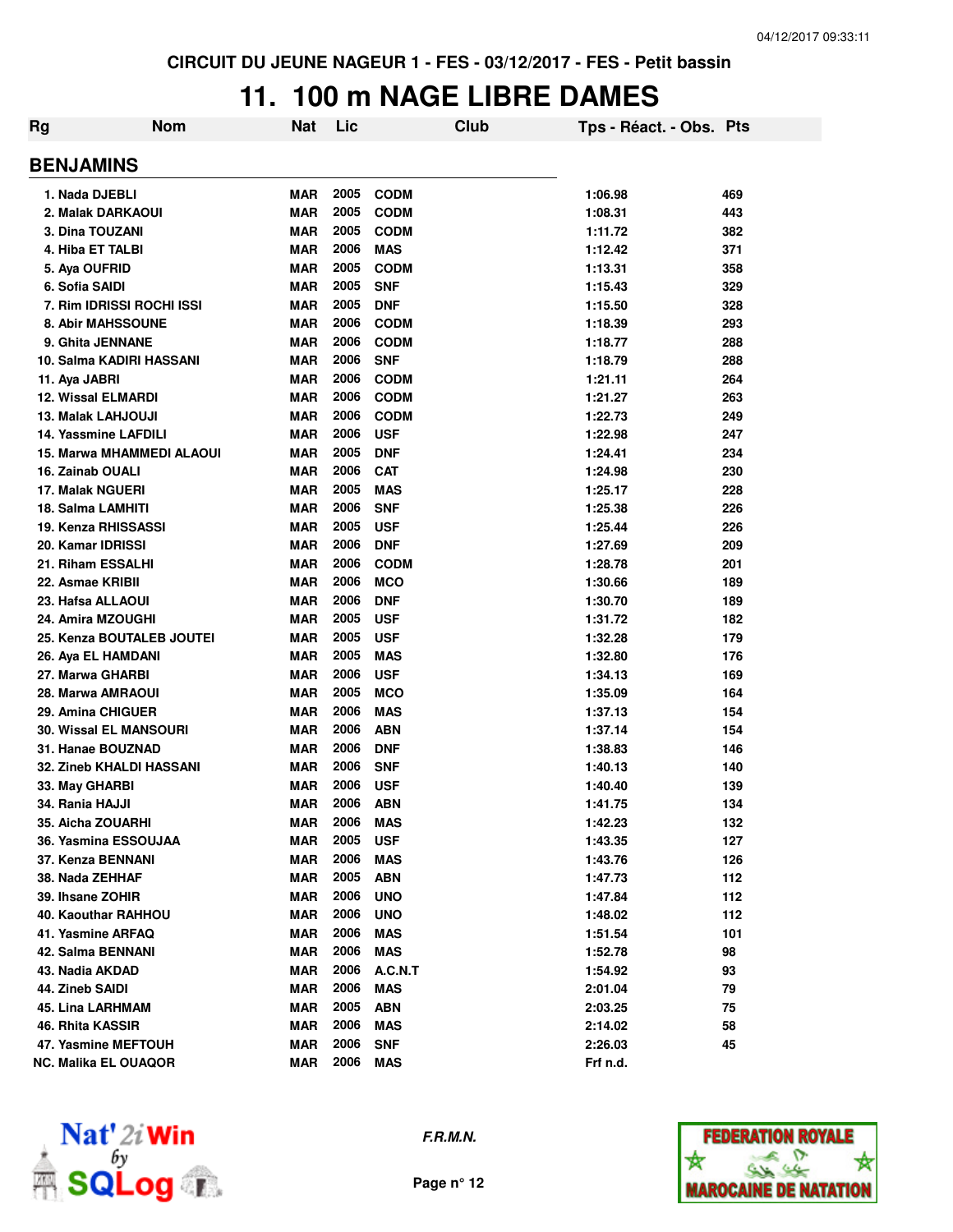### **12. 200 m NAGE LIBRE DAMES**

| <b>Rg</b> | <b>Nom</b>                     | <b>Nat</b> | Lic  | Club        | Tps - Réact. - Obs. Pts |     |
|-----------|--------------------------------|------------|------|-------------|-------------------------|-----|
|           | <b>POUSSINS</b>                |            |      |             |                         |     |
|           | 1. Rania BROUSS                | <b>MAR</b> | 2007 | <b>CODM</b> | 2:52.01                 | 283 |
|           | 2. Marwa SMOUNI                | <b>MAR</b> | 2007 | <b>CODM</b> | 2:56.77                 | 261 |
|           | <b>3. Malak MANSOURI</b>       | <b>MAR</b> | 2007 | <b>SNF</b>  | 3:05.80                 | 224 |
|           | <b>4. Rhita EL BOURAKKADI</b>  | <b>MAR</b> | 2007 | <b>SNF</b>  | 3:07.62                 | 218 |
|           | <b>5. Hiba BOUARGANE</b>       | <b>MAR</b> | 2008 | <b>CODM</b> | 3:09.72                 | 211 |
|           | 6. Aya MERZOUK                 | <b>MAR</b> | 2007 | <b>MAS</b>  | 3:10.72                 | 207 |
|           | 7. Israe EL AMINE              | <b>MAR</b> | 2007 | <b>CODM</b> | 3:11.86                 | 204 |
|           | 8. Marwa BELRHITI NEJJAR       | <b>MAR</b> | 2007 | <b>CODM</b> | 3:14.07                 | 197 |
|           | 9. Youmna LAISSAOUI            | <b>MAR</b> | 2007 | <b>CODM</b> | 3:15.50                 | 193 |
|           | <b>10. Manal ELMATTICHI</b>    | <b>MAR</b> | 2007 | <b>CODM</b> | 3:21.84                 | 175 |
|           | 11. Aya TABET                  | <b>MAR</b> | 2007 | <b>MCO</b>  | 3:21.86                 | 175 |
|           | 12. Rim NAMIRI                 | <b>MAR</b> | 2008 | <b>CODM</b> | 3:21.95                 | 175 |
|           | 13. Lina JELLOUL               | <b>MAR</b> | 2007 | <b>CODM</b> | 3:26.05                 | 164 |
|           | 14. Yasmine IDRISSI ROCHI ISSI | <b>MAR</b> | 2007 | <b>DNF</b>  | 3:27.16                 | 162 |
|           | <b>15. Rim ELMOUNE</b>         | <b>MAR</b> | 2008 | <b>CODM</b> | 3:31.19                 | 153 |
|           | 16. Romayssae BOUHEZZA         | <b>MAR</b> | 2007 | <b>SNF</b>  | 3:32.13                 | 151 |
|           | 17. Nouha BOUYACOUB            | <b>MAR</b> | 2008 | <b>CODM</b> | 3:32.77                 | 149 |
|           | 18. Hidaya LYAMANI             | <b>MAR</b> | 2008 | <b>CODM</b> | 3:33.66                 | 147 |
|           | 19. Meryem ABOUTNI             | <b>MAR</b> | 2007 | <b>MCO</b>  | 3:33.79                 | 147 |
|           | 20. Malak ISMAILI              | <b>MAR</b> | 2008 | <b>CODM</b> | 3:35.38                 | 144 |
|           | 21. Aya DAICHA                 | <b>MAR</b> | 2008 | <b>CODM</b> | 3:43.95                 | 128 |
|           | 22. Houda ESSONNI              | <b>MAR</b> | 2008 | <b>CODM</b> | 3:48.74                 | 120 |
|           | 23. Ouiame BOUAZZAOUI          | <b>MAR</b> | 2007 | <b>MCO</b>  | 3:50.88                 | 117 |
|           | 24. Lina TABERKANT             | <b>MAR</b> | 2008 | <b>SNF</b>  | 3:51.50                 | 116 |
|           | <b>25. Douae CHENOUNI</b>      | <b>MAR</b> | 2008 | <b>MAS</b>  | 3:52.66                 | 114 |
|           | 26. Romayssae TALBI            | <b>MAR</b> | 2008 | <b>CODM</b> | 3:55.77                 | 110 |
|           | 27. Maryam ELHAOUAT            | <b>MAR</b> | 2008 | <b>SNF</b>  | 4:00.56                 | 103 |
|           | 28. Aya ABDELMALIK             | <b>MAR</b> | 2007 | <b>CODM</b> | 4:06.53                 | 96  |
|           | <b>NC. Laila BELAOULA</b>      | <b>MAR</b> | 2007 | <b>SNF</b>  | Frf n.d.                |     |



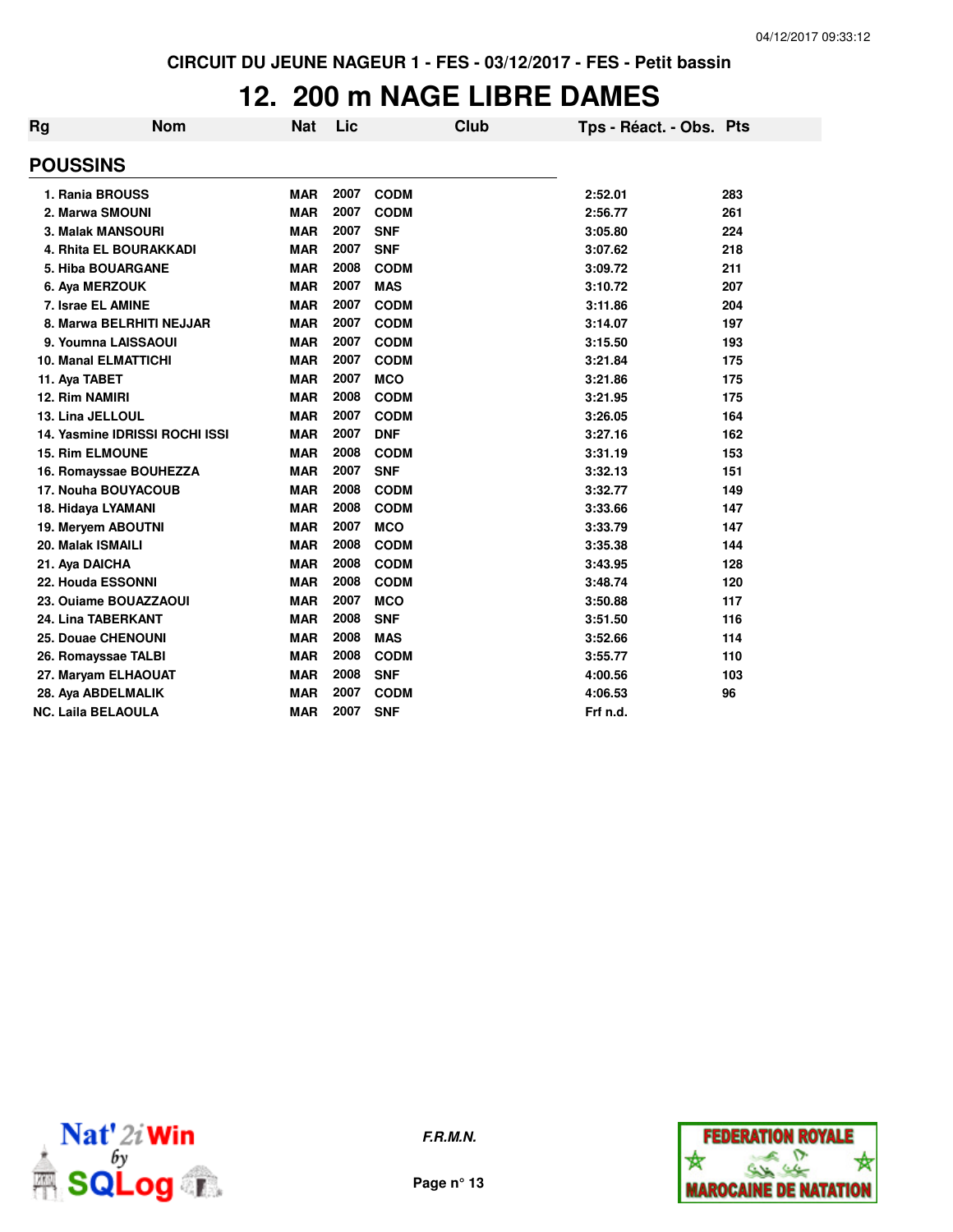### **13. 50 m NAGE LIBRE MESSIEURS**

| Rg | <b>Nom</b>                          | Nat        | Lic  |              | Club | Tps - Réact. - Obs. Pts |     |
|----|-------------------------------------|------------|------|--------------|------|-------------------------|-----|
|    | <b>POUSSINS</b>                     |            |      |              |      |                         |     |
|    | 1. Nizar HAOUATI                    | <b>MAR</b> | 2007 | <b>USF</b>   |      | 33.59                   | 241 |
|    | 2. Ahmed LAISSAOUI                  | <b>MAR</b> | 2007 | <b>CODM</b>  |      | 34.27                   | 227 |
|    | 3. Rayane ADIANNA                   | <b>MAR</b> | 2007 | <b>SNF</b>   |      | 34.41                   | 224 |
|    | 4. Othmane RHZAL                    | <b>MAR</b> | 2008 | <b>UNO</b>   |      | 36.38                   | 189 |
|    | 5. Mohamed Sami MIRI                | <b>MAR</b> | 2007 | <b>UNO</b>   |      | 37.30                   | 176 |
|    | 6. Najib KHATTABI                   | <b>MAR</b> | 2007 | <b>SNF</b>   |      | 37.59                   | 172 |
|    | 7. Mohamed Rayane BOUASSAL          | <b>MAR</b> | 2007 | <b>CODM</b>  |      | 38.27                   | 163 |
|    | 8. Abdellah RAJOUANI                | <b>MAR</b> | 2007 | <b>USF</b>   |      | 38.28                   | 163 |
|    | 9. Haytam BOUHACHEM                 | <b>MAR</b> | 2007 | <b>CODM</b>  |      | 38.33                   | 162 |
|    | 10. Abderrahim MRHAILAF             | <b>MAR</b> | 2007 | <b>CODM</b>  |      | 38.53                   | 159 |
|    | 11. Mohammed Anas DAKIR             | <b>MAR</b> | 2008 | <b>USF</b>   |      | 38.55                   | 159 |
|    | <b>12. Mohamed Amine TOUITA</b>     | <b>MAR</b> | 2008 | <b>CODM</b>  |      | 38.63                   | 158 |
|    | 13. Hamza RHISSASSI                 | <b>MAR</b> | 2007 | <b>USF</b>   |      | 38.76                   | 157 |
|    | <b>14. Mohammed Yassine REMMANE</b> | <b>MAR</b> | 2007 | <b>UNO</b>   |      | 39.59                   | 147 |
|    | <b>15. Zakariae ROUICHA</b>         | <b>MAR</b> | 2007 | <b>CODM</b>  |      | 39.79                   | 145 |
|    | <b>16. Mehdi OUMOKHTAR</b>          | <b>MAR</b> | 2007 | <b>UNO</b>   |      | 40.29                   | 139 |
|    | 17. Zakariae OUBAD                  | <b>MAR</b> | 2008 | <b>CODM</b>  |      | 40.42                   | 138 |
|    | 18. Haitam LAAMIRI                  | <b>MAR</b> | 2008 | <b>CODM</b>  |      | 40.49                   | 137 |
|    | 19. Ayman SMAHI                     | <b>MAR</b> | 2007 | <b>DNF</b>   |      | 40.73                   | 135 |
|    | 20. Driss DRISSI                    | <b>MAR</b> | 2008 | <b>SNF</b>   |      | 40.95                   | 133 |
|    | 21. Ibrahim DEQQAOUI                | <b>MAR</b> | 2008 | <b>USF</b>   |      | 41.03                   | 132 |
|    | 22. Mohaamed Zouhir MOUFADDAL       | <b>MAR</b> | 2008 | <b>UNO</b>   |      | 41.26                   | 130 |
|    | 23. Rayan EL HILALI                 | <b>MAR</b> | 2007 | <b>SNF</b>   |      | 41.31                   | 129 |
|    | 24. Sami BENALI                     | <b>MAR</b> | 2007 | <b>USF</b>   |      | 41.88                   | 124 |
|    | 25. Chihab Eddine ANNAHEID          | <b>MAR</b> | 2008 | <b>DNF</b>   |      | 42.18                   | 121 |
|    | 26. Saad MOUFID                     | <b>MAR</b> | 2007 | <b>DNF</b>   |      | 43.33                   | 112 |
|    | 27. Islam RAMI                      | <b>MAR</b> | 2008 | <b>SNF</b>   |      | 44.86                   | 101 |
|    | 28. Yassine CHEKKORI                | <b>MAR</b> | 2008 | <b>SNF</b>   |      | 45.38                   | 97  |
|    | 29. Mehdi MHAMMEDI ALAOUI           | <b>MAR</b> | 2008 | <b>DNF</b>   |      | 46.15                   | 93  |
|    | 30. Mohammed Yassine AMAMOU         | <b>MAR</b> | 2007 | <b>USF</b>   |      | 46.34                   | 91  |
|    | 31. Ismail MOUTIA                   | <b>MAR</b> | 2008 | <b>USF</b>   |      | 47.47                   | 85  |
|    | 32. Mohamed Imad BEN HAMOU          | <b>MAR</b> | 2008 | A.C.N.T      |      | 47.97                   | 82  |
|    | <b>32. Mohammed ELAANNOUNI</b>      | <b>MAR</b> | 2007 | <b>USF</b>   |      | 47.97                   | 82  |
|    | 34. Badredine FASSI FIHRI           | <b>MAR</b> | 2007 | <b>MAS</b>   |      | 48.17                   | 81  |
|    | 35. Anas LAMJOUN                    | MAR        | 2007 | <b>MCO</b>   |      | 49.11                   | 77  |
|    | 36. Mohamed Sami EL MARJANI         | <b>MAR</b> | 2007 | <b>USF</b>   |      | 49.16                   | 76  |
|    | 37. Mohamed MIMI LAHLOU             | <b>MAR</b> | 2008 | <b>MAS</b>   |      | 49.42                   | 75  |
|    | 38. Omar ZAROUALI                   | <b>MAR</b> | 2007 | <b>CAT</b>   |      | 50.26                   | 72  |
|    | 39. Mohammed MOUTHIF                | <b>MAR</b> | 2008 | <b>USF</b>   |      | 50.29                   | 71  |
|    | 40. Hamza SQUALI KADIMI             | <b>MAR</b> | 2008 | <b>USF</b>   |      | 51.19                   | 68  |
|    | 41. Youssef HOUITE                  | MAR        | 2008 | <b>USF</b>   |      | 52.63                   | 62  |
|    | <b>42. Omar ELAANNOUNI</b>          | <b>MAR</b> | 2008 | <b>USF</b>   |      | 53.06                   | 61  |
|    | 43. Mehdi BEN CHEIKH                | <b>MAR</b> | 2007 | <b>USF</b>   |      | 53.20                   | 60  |
|    | 44. Chadi Houssam SEHOUATE          | <b>MAR</b> | 2008 | <b>USF</b>   |      | 54.22                   | 57  |
|    | 45. Taha BENJELLOUN                 | <b>MAR</b> | 2007 | <b>MAS</b>   |      | 57.94                   | 47  |
|    | <b>46. Youssef TAZI MAHRAZ</b>      | <b>MAR</b> | 2007 | <b>MAS</b>   |      | 58.55                   | 45  |
|    | 47. Salah Eddine HAOUATI            | <b>MAR</b> | 2008 | <b>USF</b>   |      | 1:03.56                 | 35  |
|    | 48. Mohammed Yassine FILALI         | <b>MAR</b> | 2007 | MAS          |      | 1:07.41                 | 29  |
|    | 49. Youssef KASSIR                  | <b>MAR</b> | 2008 | <b>MAS</b>   |      | 1:13.02                 | 23  |
|    | NC. Mohammed Amine AKOUIBAA         | <b>MAR</b> |      | 2007 A.C.N.T |      | Frf n.d.                |     |



**Page n° 14**

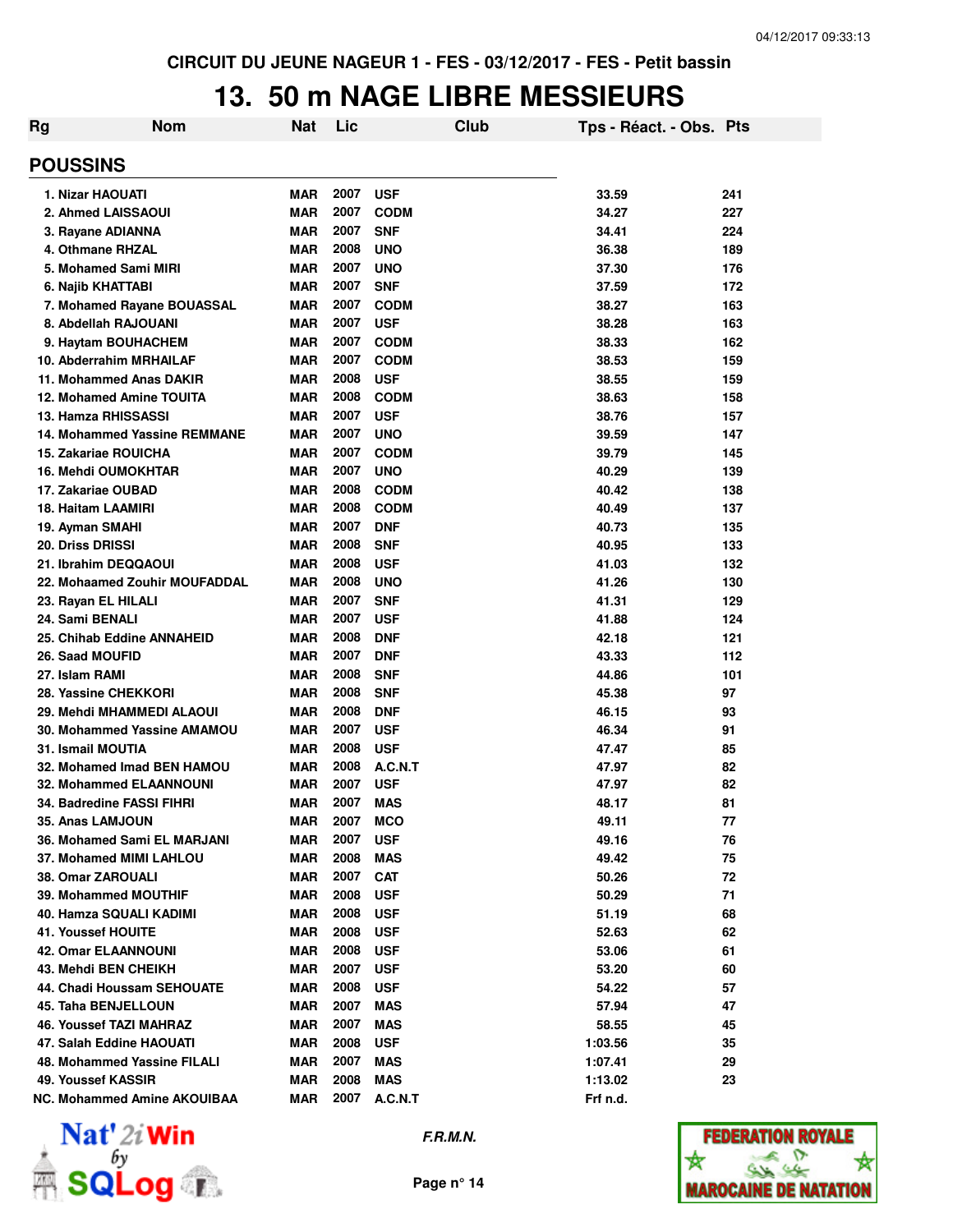#### **13. 50 m NAGE LIBRE MESSIEURS**

| Rq                          | <b>Nom</b> | <b>Nat</b> | Lic  | Club        | Tps - Réact. - Obs. Pts |  |
|-----------------------------|------------|------------|------|-------------|-------------------------|--|
| <b>POUSSINS</b>             |            |            |      |             |                         |  |
| <b>NC. Ayman LEMRANI</b>    |            | MAR        | 2008 | <b>CODM</b> | Frf n.d.                |  |
| <b>NC. Aymane KLOUB</b>     |            | MAR        | 2008 | <b>DNF</b>  | Frf n.d.                |  |
| <b>NC. Imrane KAMHI</b>     |            | MAR        | 2007 | <b>DNF</b>  | Frf n.d.                |  |
| <b>NC. El Ghali MEKOUAR</b> |            | MAR        | 2007 | <b>SNF</b>  | Frf n.d.                |  |
| <b>NC. Ayoub LGHOURY</b>    |            | MAR        | 2007 | <b>USF</b>  | Frf n.d.                |  |
| <b>NC. Ismail TAOUSSI</b>   |            | <b>MAR</b> | 2008 | <b>MAS</b>  | Dsg FD<br>0             |  |



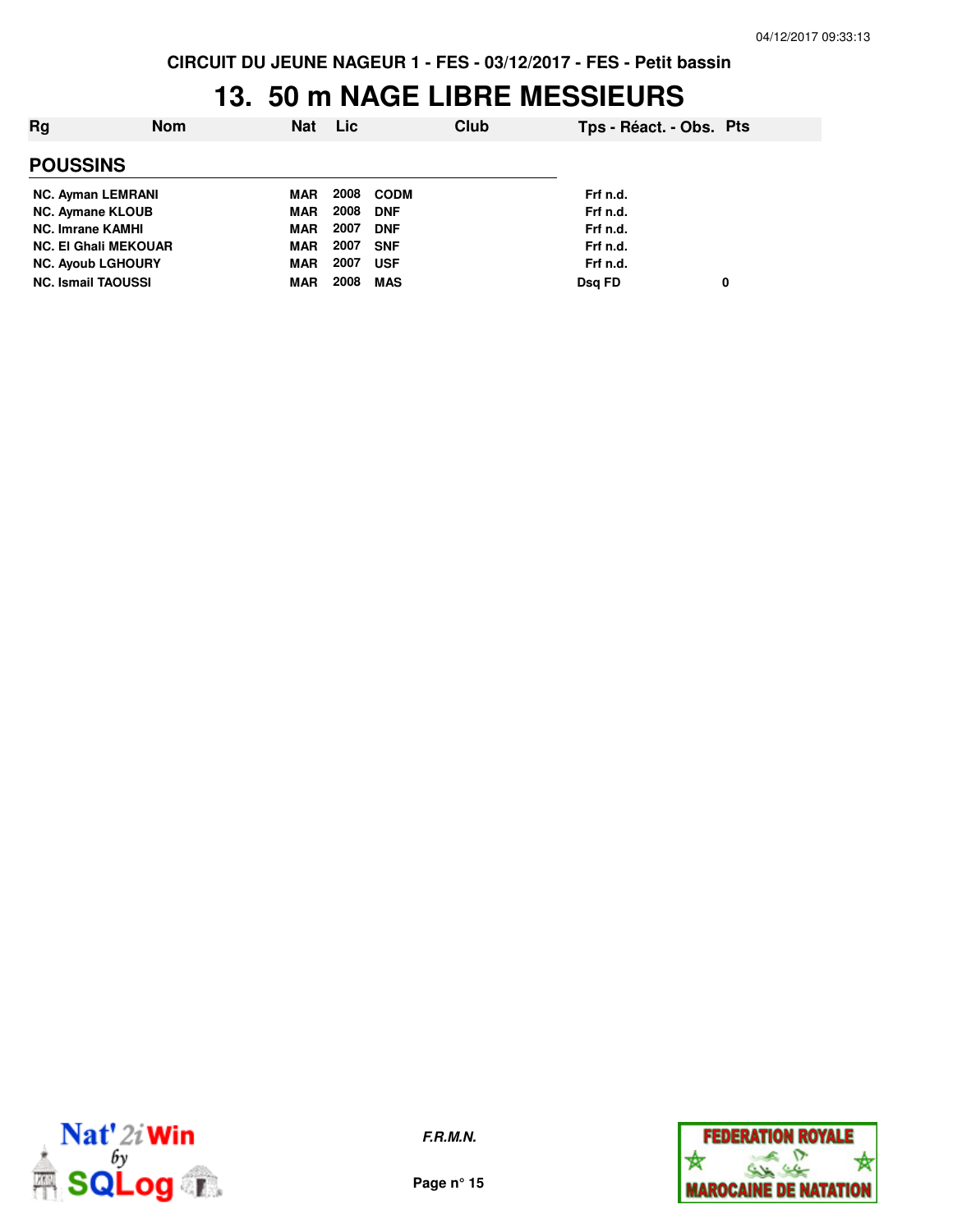# **14. 100 m BRASSE MESSIEURS**

| Rg | <b>Nom</b>                       | Nat        | Lic  | Club          | Tps - Réact. - Obs. Pts |     |
|----|----------------------------------|------------|------|---------------|-------------------------|-----|
|    | <b>BENJAMINS</b>                 |            |      |               |                         |     |
|    | 1. Khalil ELMOUNE                | <b>MAR</b> | 2005 | <b>CODM</b>   | 1:26.47                 | 309 |
|    | 2. Ali ESSARSARE                 | <b>MAR</b> | 2005 | <b>CODM</b>   | 1:26.66                 | 307 |
|    | 3. Othmane ZITOUNI               | <b>MAR</b> | 2005 | <b>CODM</b>   | 1:27.33                 | 300 |
|    | 4. Alae BOUARGANE                | <b>MAR</b> | 2005 | <b>CODM</b>   | 1:32.06                 | 256 |
|    | 5. Amine RACHEK                  | <b>MAR</b> | 2006 | <b>CODM</b>   | 1:33.44                 | 244 |
|    | 6. Omar HIDAF                    | <b>MAR</b> | 2006 | <b>CODM</b>   | 1:33.91                 | 241 |
|    | 7. Adam LAMHITI                  | <b>MAR</b> | 2006 | <b>SNF</b>    | 1:34.45                 | 237 |
|    | 8. Abdellah HANINI               | <b>MAR</b> | 2006 | <b>CODM</b>   | 1:35.38                 | 230 |
|    | 9. Salaheddine KOJMANE           | <b>MAR</b> | 2006 | <b>CODM</b>   | 1:35.91                 | 226 |
|    | 10. Badr DEQQAOUI                | <b>MAR</b> | 2005 | <b>USF</b>    | 1:39.63                 | 202 |
|    | 11. Mohamed Salah Eddine RAHHOU  | <b>MAR</b> | 2005 | <b>UNO</b>    | 1:40.44                 | 197 |
|    | 12. Mohamed Rayhane BENNANI      | <b>MAR</b> | 2005 | <b>DNF</b>    | 1:43.48                 | 180 |
|    | 13. Taha HAMMANI                 | <b>MAR</b> | 2005 | <b>USF</b>    | 1:46.84                 | 163 |
|    | <b>14. Ayoub LAMHITI</b>         | <b>MAR</b> | 2006 | <b>SNF</b>    | 1:46.95                 | 163 |
|    | 15. Abdessalam BEN KALTOUM       | <b>MAR</b> | 2005 | <b>USF</b>    | 1:49.54                 | 152 |
|    | <b>16. Anis HALHEIT</b>          | <b>MAR</b> | 2005 | <b>MCO</b>    | 1:53.59                 | 136 |
|    | <b>17. Walid LAMJOUN</b>         | <b>MAR</b> | 2005 | <b>MCO</b>    | 1:54.09                 | 134 |
|    | 18. Marwane EL HAOUAT            | <b>MAR</b> | 2006 | <b>SNF</b>    | 1:54.16                 | 134 |
|    | <b>19. Mohammed MANSOURI</b>     | <b>MAR</b> | 2006 | <b>SNF</b>    | 1:54.26                 | 133 |
|    | 20. Boubker SAYARH               | <b>MAR</b> | 2005 | <b>MAS</b>    | 1:54.27                 | 133 |
|    | 20. Mohammed Borhane DZIRI       | <b>MAR</b> | 2005 | <b>MCO EN</b> | 1:54.27                 | 133 |
|    | 22. Fadi BECHARI                 | <b>MAR</b> | 2005 | A.C.N.T       | 1:56.61                 | 126 |
|    | 23. Nasrallah BELHADRI           | <b>MAR</b> | 2006 | <b>UNO</b>    | 1:56.80                 | 125 |
|    | 24. Jad MACHICH                  | <b>MAR</b> | 2006 | <b>DNF</b>    | 1:58.21                 | 120 |
|    | 25. Mohamed Ali LAZRAK           | <b>MAR</b> | 2006 | <b>ABN</b>    | 1:58.40                 | 120 |
|    | <b>26. Ayoub CHIHAB</b>          | <b>MAR</b> | 2005 | <b>MCO</b>    | 1:59.31                 | 117 |
|    | 27. Abdel Karim BEN MOUSSA       | <b>MAR</b> | 2006 | <b>SNF</b>    | 2:00.96                 | 112 |
|    | 28. Mohammaed BOUTALEB           | <b>MAR</b> | 2005 | <b>MAS</b>    | 2:07.10                 | 97  |
|    | 29. Zakarya RADI                 | MAR        | 2006 | <b>DNF</b>    | 2:10.97                 | 88  |
|    | 30. Bilal SAIDI                  | MAR        | 2005 | <b>DNF</b>    | 2:11.14                 | 88  |
|    | 31. Nassrallah EL BAQALI         | MAR        | 2006 | <b>USF</b>    | 2:11.92                 | 87  |
|    | 32. Mohamed Alae BEN HAMOU       | MAR        | 2006 | A.C.N.T       | 2:13.40                 | 84  |
|    | 33. Yassine BENJELLOUN           | MAR        | 2006 | <b>USF</b>    | 2:13.88                 | 83  |
|    | 34. Adam EL AAKROUCH             | <b>MAR</b> | 2006 | <b>ABN</b>    | 2:20.73                 | 71  |
|    | NC. El Mehdi KADIRI              | <b>MAR</b> | 2006 | <b>MCO EN</b> | Frf n.d.                |     |
|    | <b>NC. Yahya OUENZAR</b>         | <b>MAR</b> | 2005 | <b>USF</b>    | Frf n.d.                |     |
|    | <b>NC. Youssef ZAKRI</b>         | <b>MAR</b> | 2006 | <b>USF</b>    | Frf n.d.                |     |
|    | <b>NC. Mehdi BENALI</b>          | <b>MAR</b> | 2006 | <b>ABN</b>    | <b>\bandon</b>          | 0   |
|    | <b>NC. Yassine SBAITI</b>        | <b>MAR</b> | 2005 | <b>CODM</b>   | Dsq VI                  | 0   |
|    | <b>NC. Abdelali RAMDANI</b>      | <b>MAR</b> | 2006 | <b>MCO</b>    | Dsq VI                  | 0   |
|    | <b>NC. Yassine RAMDANI</b>       | <b>MAR</b> | 2005 | <b>MCO</b>    | Dsq VI                  | 0   |
|    | <b>NC. Mohamed Amine GUETTAB</b> | <b>MAR</b> | 2006 | <b>SNF</b>    | Disqual.                | 0   |
|    | <b>NC. Ali BENCHEKROUN</b>       | <b>MAR</b> | 2006 | <b>USF</b>    | Disqual.                | 0   |
|    | <b>NC. Ahmed Khalil RBII</b>     | <b>MAR</b> | 2006 | <b>USF</b>    | Disqual.                | 0   |
|    | <b>NC. Mahmoud FILALI</b>        | <b>MAR</b> | 2006 | <b>USF</b>    | Disqual.                | 0   |



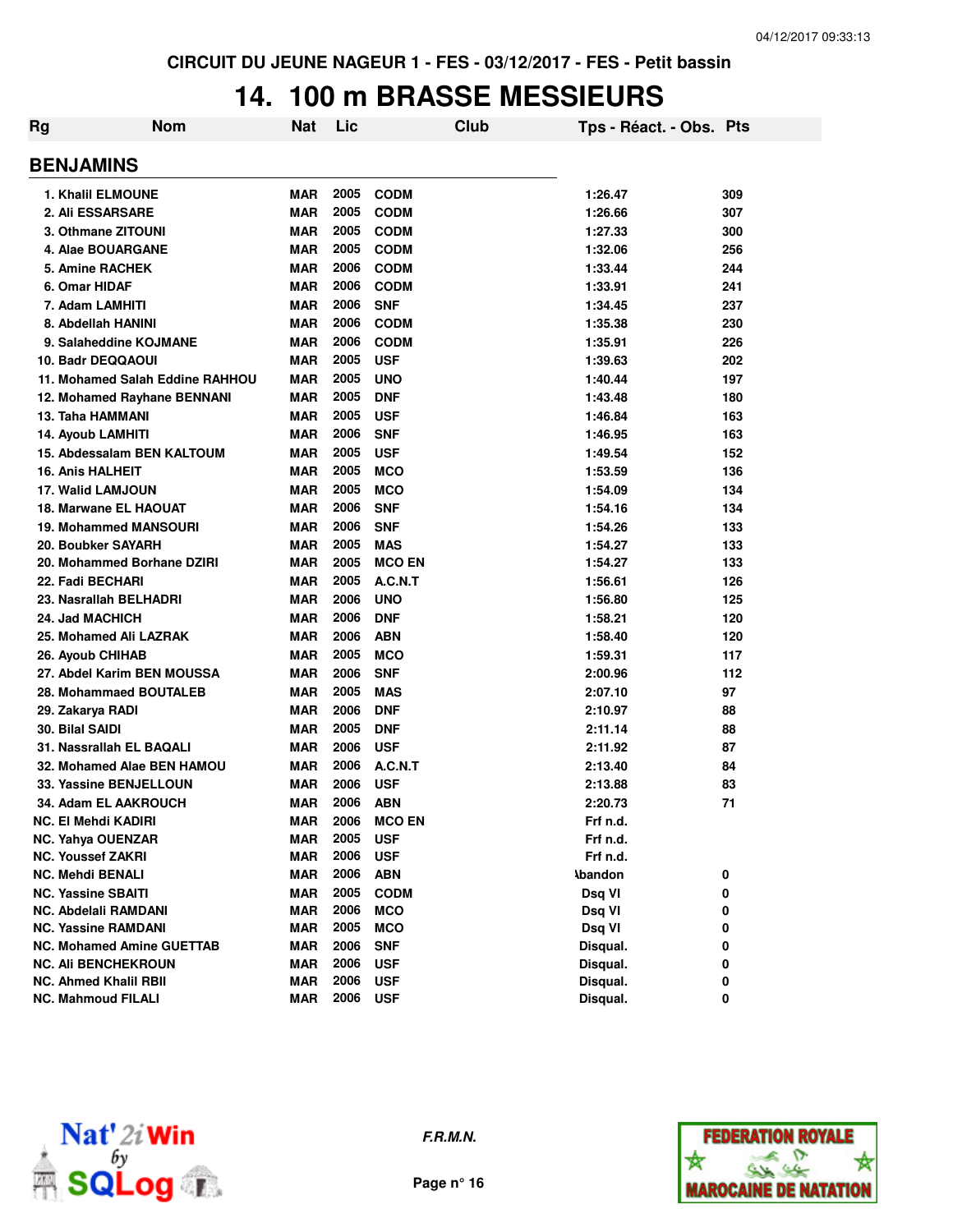### **15. 50 m BRASSE DAMES**

| Rg | <b>Nom</b>                     | <b>Nat</b> | Lic  | Club        | Tps - Réact. - Obs. Pts |     |
|----|--------------------------------|------------|------|-------------|-------------------------|-----|
|    | <b>POUSSINS</b>                |            |      |             |                         |     |
|    | <b>1. Malak MANSOURI</b>       | <b>MAR</b> | 2007 | <b>SNF</b>  | 48.59                   | 231 |
|    | 2. Youmna LAISSAOUI            | <b>MAR</b> | 2007 | <b>CODM</b> | 50.04                   | 212 |
|    | <b>3. Manal ELMATTICHI</b>     | <b>MAR</b> | 2007 | <b>CODM</b> | 50.52                   | 206 |
|    | <b>4. Roa HAMMOUTI</b>         | <b>MAR</b> | 2007 | <b>CAT</b>  | 50.69                   | 204 |
|    | 5. Lina JELLOUL                | <b>MAR</b> | 2007 | <b>CODM</b> | 51.61                   | 193 |
|    | 6. Jannat ADLI                 | <b>MAR</b> | 2007 | <b>MCO</b>  | 52.94                   | 179 |
|    | 7. Hidaya LYAMANI              | <b>MAR</b> | 2008 | <b>CODM</b> | 54.29                   | 166 |
|    | 8. Ikrame NABIL                | <b>MAR</b> | 2007 | <b>SNF</b>  | 55.17                   | 158 |
|    | 9. Houda ESSONNI               | <b>MAR</b> | 2008 | <b>CODM</b> | 55.34                   | 156 |
|    | <b>10. Hiba BOUARGANE</b>      | <b>MAR</b> | 2008 | <b>CODM</b> | 55.60                   | 154 |
|    | <b>11. Nouha BOUYACOUB</b>     | <b>MAR</b> | 2008 | <b>CODM</b> | 55.85                   | 152 |
|    | 12. Yasmine IDRISSI ROCHI ISSI | <b>MAR</b> | 2007 | <b>DNF</b>  | 56.09                   | 150 |
|    | 13. Kanza MARRAKCHI BENAZZOUZ  | <b>MAR</b> | 2007 | <b>USF</b>  | 57.52                   | 139 |
|    | <b>14. Ines MANDOURI</b>       | <b>MAR</b> | 2007 | <b>DNF</b>  | 57.62                   | 138 |
|    | 15. Romayssae TALBI            | <b>MAR</b> | 2008 | <b>CODM</b> | 58.31                   | 134 |
|    | 16. Salma NEQQAZ               | <b>MAR</b> | 2007 | <b>USF</b>  | 1:03.28                 | 104 |
|    | 17. Ghita NAOUI                | <b>MAR</b> | 2007 | <b>SNF</b>  | 1:03.42                 | 104 |
|    | <b>18. Abir LAAROUSSI</b>      | <b>MAR</b> | 2007 | <b>MCO</b>  | 1:03.66                 | 103 |
|    | <b>19. Salma EL HAITMY</b>     | <b>MAR</b> | 2008 | <b>USF</b>  | 1:05.77                 | 93  |
|    | 20. Meryem DAKNI               | <b>MAR</b> | 2008 | <b>USF</b>  | 1:08.99                 | 80  |
|    | <b>NC. Zaynab FADILA</b>       | <b>MAR</b> | 2008 | <b>SNF</b>  | Frf exc.                |     |
|    | <b>NC. Sara EL KHABCHI</b>     | <b>MAR</b> | 2008 | <b>DNF</b>  | Frf n.d.                |     |
|    | <b>NC. Maroua OUENZAR</b>      | <b>MAR</b> | 2008 | <b>USF</b>  | Frf n.d.                |     |
|    | <b>NC. Lina MARIH</b>          | <b>MAR</b> | 2007 | <b>DNF</b>  | Disqual.                | 0   |



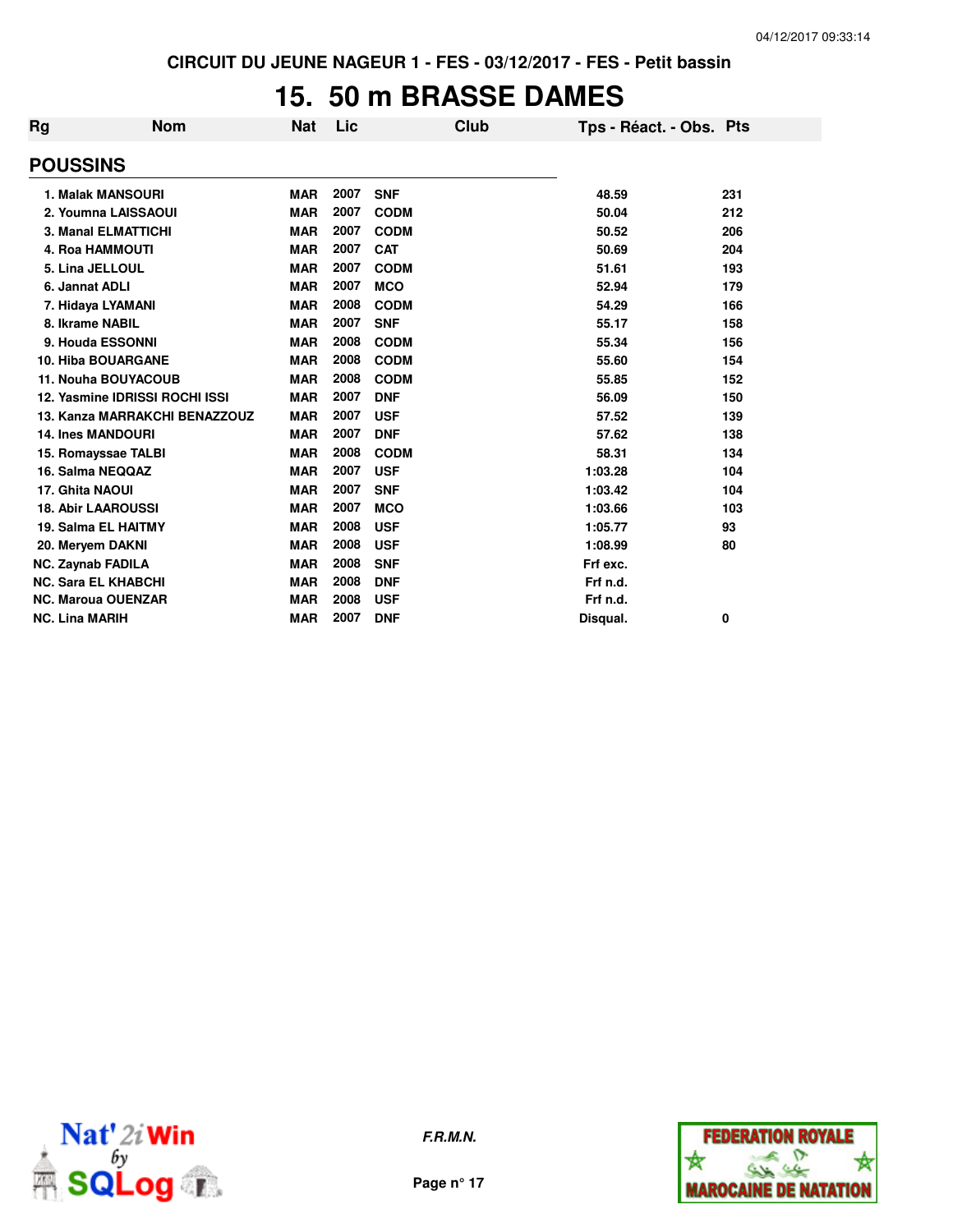## **16. 50 m PAPILLON MESSIEURS**

| <b>Rg</b>                   | <b>Nom</b>                   | <b>Nat</b> | Lic      |               | Club | Tps - Réact. - Obs. Pts |     |
|-----------------------------|------------------------------|------------|----------|---------------|------|-------------------------|-----|
|                             |                              |            |          |               |      |                         |     |
| <b>BENJAMINS</b>            |                              |            |          |               |      |                         |     |
| 1. Ismail DEQQAOUI          |                              | <b>MAR</b> | 2005     | <b>USF</b>    |      | 32.33                   | 334 |
| 2. Youssef IDRISSI          |                              | <b>MAR</b> | 2005     | <b>CODM</b>   |      | 34.37                   | 278 |
| 3. Nouh ZAROUKI             |                              | <b>MAR</b> | 2005     | <b>UNO</b>    |      | 34.38                   | 277 |
| 4. Alae BOUARGANE           |                              | <b>MAR</b> | 2005     | <b>CODM</b>   |      | 35.66                   | 248 |
| 5. Ali SAADOUN              |                              | <b>MAR</b> | 2005     | <b>CODM</b>   |      | 35.76                   | 246 |
| 6. Taha CHTATI              |                              | <b>MAR</b> | 2005     | <b>CODM</b>   |      | 36.03                   | 241 |
| 7. Othmane ZITOUNI          |                              | <b>MAR</b> | 2005     | <b>CODM</b>   |      | 36.04                   | 241 |
| 8. Ziyad TIJARI             |                              | <b>MAR</b> | 2006     | <b>CODM</b>   |      | 36.09                   | 240 |
| 9. Nizar SALMI              |                              | <b>MAR</b> | 2006     | <b>CODM</b>   |      | 36.66                   | 229 |
| <b>10. Ali ESSARSARE</b>    |                              | <b>MAR</b> | 2005     | <b>CODM</b>   |      | 36.69                   | 228 |
| <b>11. Khalil ELMOUNE</b>   |                              | <b>MAR</b> | 2005     | <b>CODM</b>   |      | 37.07                   | 221 |
| 12. Abdellah HANINI         |                              | <b>MAR</b> | 2006     | <b>CODM</b>   |      | 38.40                   | 199 |
| 13. Hatim CHEHIBA           |                              | <b>MAR</b> | 2005     | <b>CODM</b>   |      | 38.55                   | 197 |
| <b>14. Ziad MAHRACH</b>     |                              | <b>MAR</b> | 2006     | <b>USF</b>    |      | 39.09                   | 188 |
| 15. Aymane TLEMCANI         |                              | <b>MAR</b> | 2006     | <b>DNF</b>    |      | 39.16                   | 187 |
| <b>15. Ali BENCHEKROUN</b>  |                              | <b>MAR</b> | 2006     | <b>USF</b>    |      | 39.16                   | 187 |
| 17. Badr DEQQAOUI           |                              | <b>MAR</b> | 2005     | <b>USF</b>    |      | 39.22                   | 187 |
| 18. Abdelkabir ENNAJM       |                              | <b>MAR</b> | 2006     | <b>CODM</b>   |      | 39.32                   | 185 |
| 19. Rayane AMALI            |                              | <b>MAR</b> | 2006     | <b>CODM</b>   |      | 40.23                   | 173 |
| 20. Ahmed BENNANI           |                              | <b>MAR</b> | 2006     | <b>CODM</b>   |      | 40.72                   | 167 |
| 21. Saad YASSIRI            |                              | <b>MAR</b> | 2005     | <b>USF</b>    |      | 40.98                   | 164 |
| 22. Amine RACHEK            |                              | MAR        | 2006     | <b>CODM</b>   |      | 42.09                   | 151 |
| 23. Abdessalam BEN KALTOUM  |                              | <b>MAR</b> | 2005     | <b>USF</b>    |      | 42.58                   | 146 |
| 24. Othmane BABA            |                              | <b>MAR</b> | 2005     | <b>CODM</b>   |      | 42.63                   | 145 |
| 25. Mohamed Rayhane BENNANI |                              | <b>MAR</b> | 2005     | <b>DNF</b>    |      | 43.09                   | 141 |
| 26. Taha HAMMANI            |                              | <b>MAR</b> | 2005     | <b>USF</b>    |      | 43.44                   | 137 |
| 27. Mohammed MOUSSA         |                              | <b>MAR</b> | 2005     | <b>MCO EN</b> |      | 45.41                   | 120 |
| 28. Adam Othmane HAMDAOUI   |                              | <b>MAR</b> | 2006     | <b>MCO</b>    |      | 45.53                   | 119 |
| 29. Salaheddine KOJMANE     |                              | <b>MAR</b> | 2006     | <b>CODM</b>   |      | 46.50                   | 112 |
| 30. Nasrallah BELHADRI      |                              | <b>MAR</b> | 2006     | <b>UNO</b>    |      | 50.23                   | 89  |
| 31. Mohamed Ali LAZRAK      |                              | <b>MAR</b> | 2006     | <b>ABN</b>    |      | 56.91                   | 61  |
| <b>NC. Youssef ZAKRI</b>    |                              | <b>MAR</b> | 2006     | <b>USF</b>    |      | Frf n.d.                |     |
| <b>NC. Hamza AINOUSS</b>    |                              | <b>MAR</b> | 2006     | <b>CODM</b>   |      | Dsg FD                  | 0   |
| <b>POUSSINS</b>             |                              |            |          |               |      |                         |     |
| 1. Nizar HAOUATI            |                              | MAR        | 2007 USF |               |      | 38.81                   | 193 |
| 2. Ayman LAMFEDEL           |                              | MAR        | 2007     | <b>CODM</b>   |      | 39.48                   | 183 |
| 3. Rayane ADIANNA           |                              | MAR        | 2007     | <b>SNF</b>    |      | 40.16                   | 174 |
| 4. Othmane RHZAL            |                              | <b>MAR</b> | 2008     | <b>UNO</b>    |      | 42.99                   | 142 |
| 5. Hicham AZIZ ALAOUI       |                              | MAR        |          | 2008 CODM     |      | 44.81                   | 125 |
| 6. Yahya FATEINE            |                              | MAR        | 2007     | <b>SNF</b>    |      | 45.66                   | 118 |
| 7. Mohamed Sami MIRI        |                              | MAR        | 2007     | <b>UNO</b>    |      | 45.72                   | 118 |
|                             | 8. Mohamed Rayane BOUASSAL   | MAR        | 2007     | <b>CODM</b>   |      | 49.51                   | 93  |
| 9. Rayan EL HILALI          |                              | MAR        | 2007     | <b>SNF</b>    |      | 50.09                   | 89  |
| 10. Ayman SMAHI             |                              | <b>MAR</b> | 2007     | <b>DNF</b>    |      | 50.69                   | 86  |
| 11. Mohamed Amine TOUITA    |                              | <b>MAR</b> | 2008     | <b>CODM</b>   |      | 51.12                   | 84  |
|                             | 12. Mohammed Yassine REMMANE | <b>MAR</b> | 2007     | <b>UNO</b>    |      | 51.14                   | 84  |
| 13. Hamza ESSARSARE         |                              | <b>MAR</b> | 2007     | <b>CODM</b>   |      | 51.44                   | 82  |
| 14. Driss DRISSI            |                              | <b>MAR</b> | 2008     | <b>SNF</b>    |      | 51.60                   | 82  |
| 15. Houssam KHAZZAN         |                              | <b>MAR</b> | 2007     | <b>CODM</b>   |      | 57.44                   | 59  |
|                             |                              |            |          |               |      |                         |     |



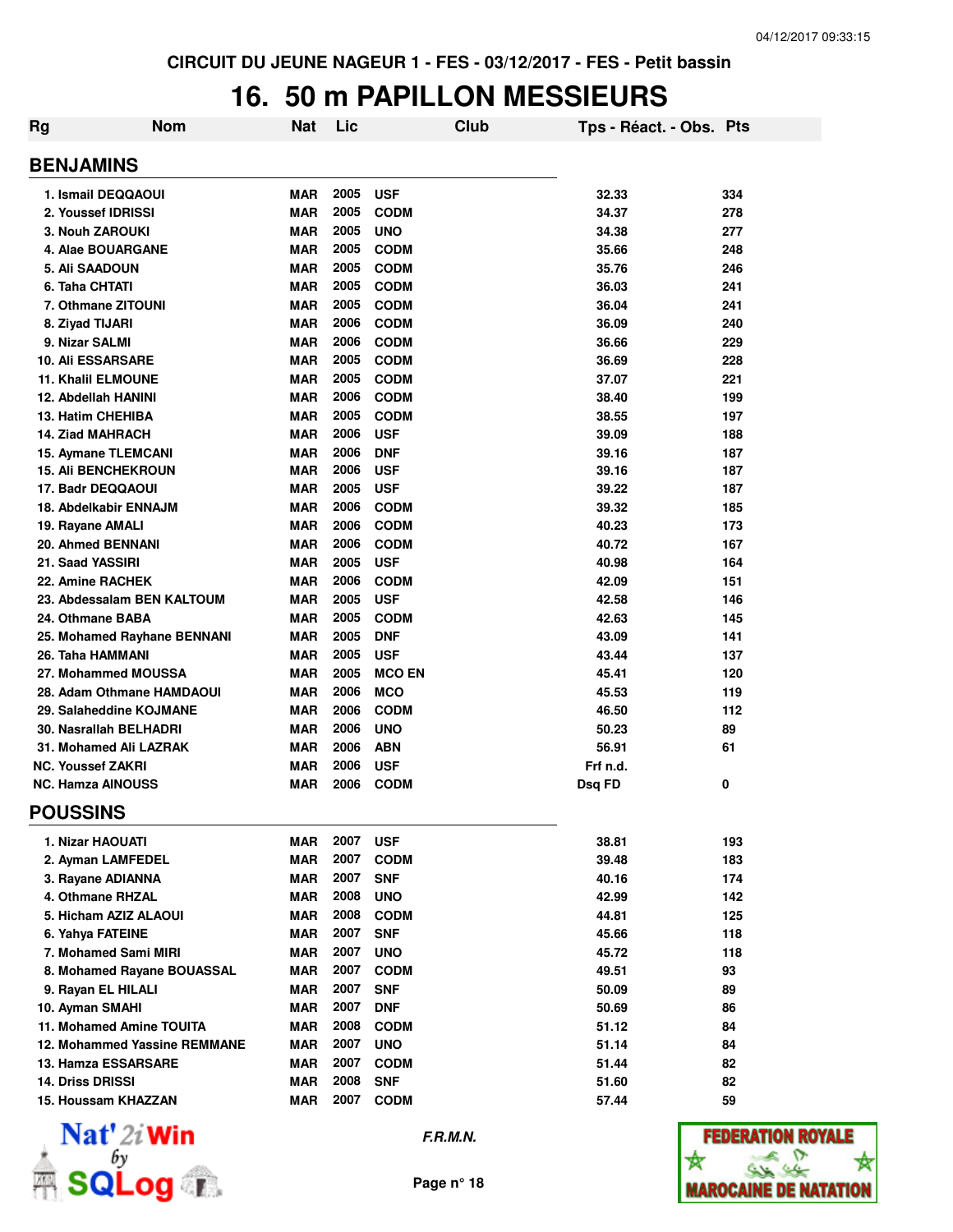#### **16. 50 m PAPILLON MESSIEURS**

| Rg<br><b>Nom</b> |                     | <b>Nat</b> | <b>Lic</b>         | Club | Tps - Réact. - Obs. Pts |    |
|------------------|---------------------|------------|--------------------|------|-------------------------|----|
| <b>POUSSINS</b>  |                     |            |                    |      |                         |    |
|                  | 16. Mehdi OUMOKHTAR | <b>MAR</b> | 2007<br><b>UNO</b> |      | 57.59                   | 59 |
|                  | 17. Ismail TAOUSSI  | <b>MAR</b> | 2008<br>MAS        |      | 1:04.79                 | 41 |



**F.R.M.N.**

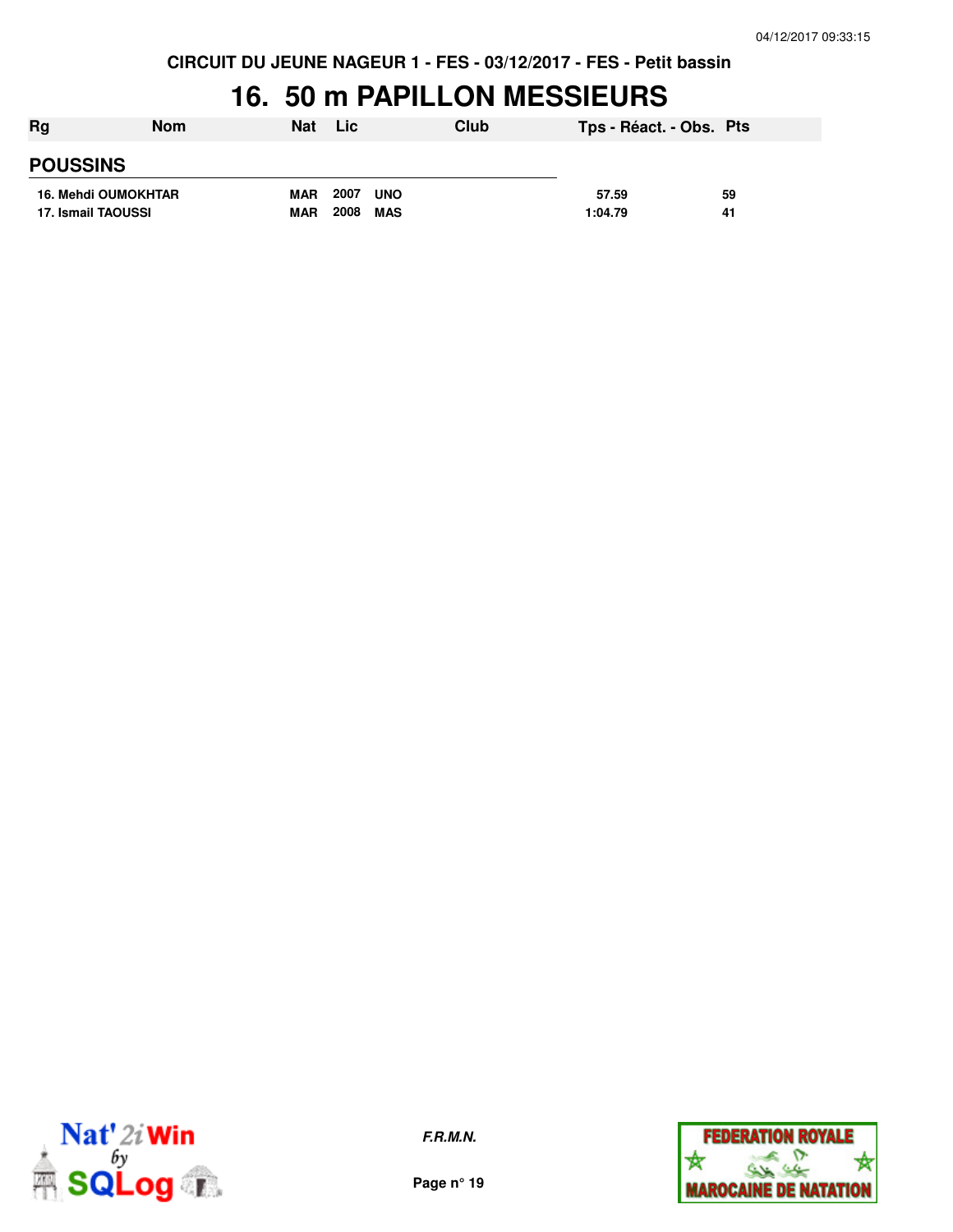## **17. 100 m DOS DAMES**

| Rg                       | <b>Nom</b>                       | <b>Nat</b> | Lic  | <b>Club</b> | Tps - Réact. - Obs. Pts |     |
|--------------------------|----------------------------------|------------|------|-------------|-------------------------|-----|
| <b>BENJAMINS</b>         |                                  |            |      |             |                         |     |
| 1. Rim RAHALI            |                                  | <b>MAR</b> | 2005 | <b>CODM</b> | 1:21.70                 | 360 |
| 2. Aya OUFRID            |                                  | <b>MAR</b> | 2005 | <b>CODM</b> | 1:23.71                 | 334 |
|                          | 3. Lina TOUZANI                  | <b>MAR</b> | 2005 | <b>CODM</b> | 1:26.63                 | 302 |
|                          | 4. Yassmine LAFDILI              | <b>MAR</b> | 2006 | <b>USF</b>  | 1:35.74                 | 223 |
|                          | 5. Aya BENTALEB                  | <b>MAR</b> | 2005 | <b>CODM</b> | 1:35.97                 | 222 |
|                          | <b>6. Zineb BOULMAN</b>          | <b>MAR</b> | 2006 | <b>MAS</b>  | 1:40.91                 | 191 |
|                          | 7. Asmae KRIBII                  | <b>MAR</b> | 2006 | <b>MCO</b>  | 1:41.29                 | 188 |
|                          | 8. Marwa MHAMMEDI ALAOUI         | <b>MAR</b> | 2005 | <b>DNF</b>  | 1:41.80                 | 186 |
| 9. Lina MOJAB            |                                  | <b>MAR</b> | 2005 | <b>SNF</b>  | 1:42.47                 | 182 |
|                          | 10. Amira MZOUGHI                | <b>MAR</b> | 2005 | <b>USF</b>  | 1:47.47                 | 158 |
|                          | 11. Meryem Ayah ZOUITEN          | <b>MAR</b> | 2006 | <b>MAS</b>  | 1:48.68                 | 152 |
|                          | <b>12. Salma BENNANI</b>         | <b>MAR</b> | 2006 | <b>MAS</b>  | 1:50.82                 | 144 |
|                          | 13. Yasmina ESSOUJAA             | <b>MAR</b> | 2005 | <b>USF</b>  | 1:52.23                 | 138 |
|                          | <b>14. Kenza BENNANI</b>         | <b>MAR</b> | 2006 | <b>MAS</b>  | 1:54.44                 | 131 |
| 15. May GHARBI           |                                  | <b>MAR</b> | 2006 | <b>USF</b>  | 1:54.73                 | 130 |
|                          | <b>16. Kenza BOUTALEB JOUTEI</b> | <b>MAR</b> | 2005 | <b>USF</b>  | 1:57.59                 | 120 |
|                          | <b>17. Kaouthar RAHHOU</b>       | <b>MAR</b> | 2006 | <b>UNO</b>  | 2:00.14                 | 113 |
|                          | <b>18. Zineb KHALDI HASSANI</b>  | <b>MAR</b> | 2006 | <b>SNF</b>  | 2:00.54                 | 112 |
|                          | 19. Marwa GHARBI                 | <b>MAR</b> | 2006 | <b>USF</b>  | 2:01.08                 | 110 |
|                          | 20. Aicha ZOUARHI                | <b>MAR</b> | 2006 | <b>MAS</b>  | 2:10.03                 | 89  |
| 21. Rhita KASSIR         |                                  | <b>MAR</b> | 2006 | <b>MAS</b>  | 2:14.45                 | 80  |
| 22. Zineb SAIDI          |                                  | <b>MAR</b> | 2006 | <b>MAS</b>  | 2:19.84                 | 71  |
| 23. Ihsane ZOHIR         |                                  | <b>MAR</b> | 2006 | <b>UNO</b>  | 2:27.22                 | 61  |
|                          | <b>24. Yasmine MEFTOUH</b>       | <b>MAR</b> | 2006 | <b>SNF</b>  | 2:35.40                 | 52  |
| <b>NC. Hiba ET TALBI</b> |                                  | <b>MAR</b> | 2006 | <b>MAS</b>  | Dsq FD                  | 0   |
|                          | <b>NC. Yasmine ARFAQ</b>         | <b>MAR</b> | 2006 | <b>MAS</b>  | Dsq VI                  | 0   |
|                          | <b>NC. Marwa AMRAOUI</b>         | <b>MAR</b> | 2005 | <b>MCO</b>  | Dsq VI                  | 0   |